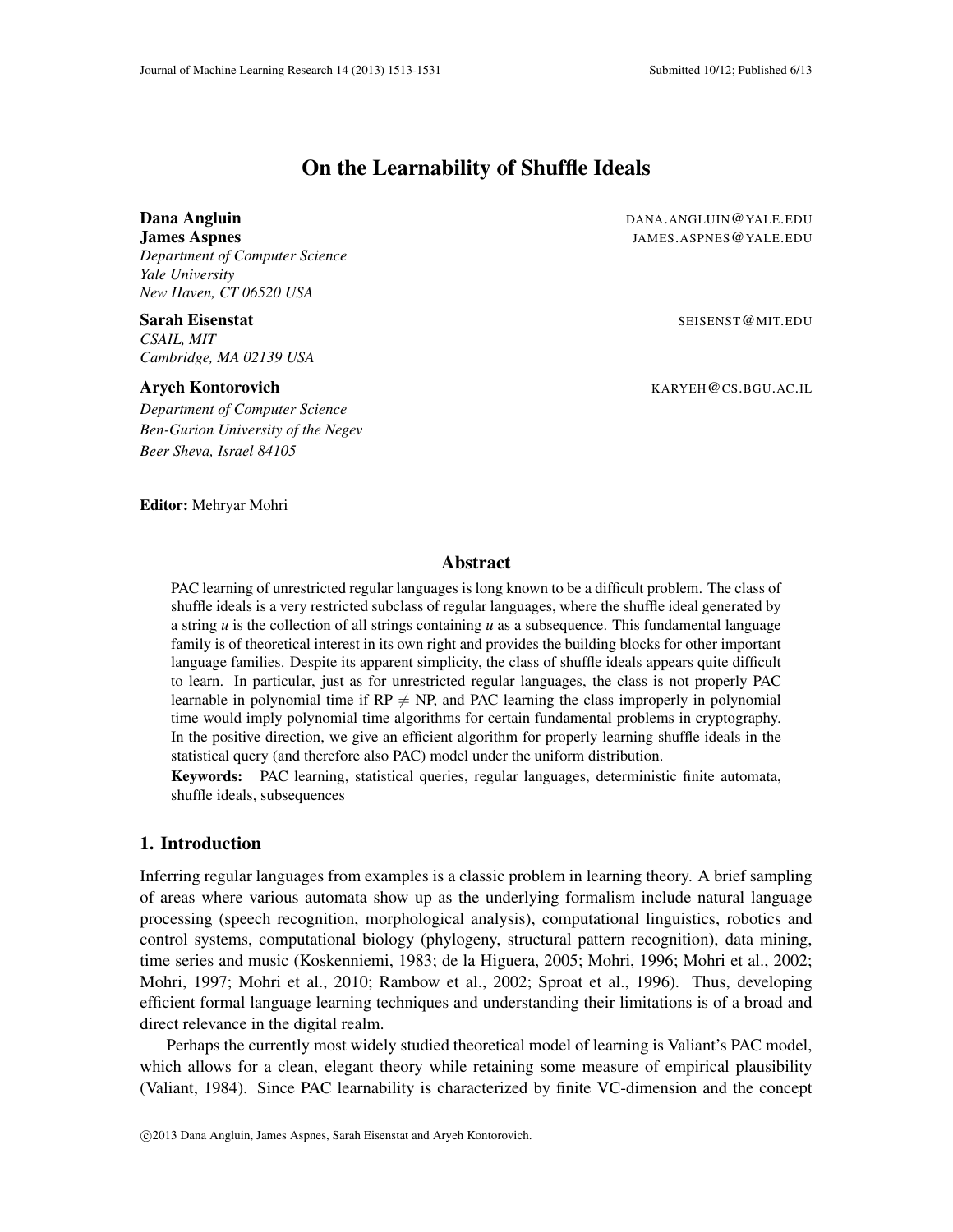class of *n*-state deterministic finite state automata (DFA) has VC-dimension Θ(*n*log*n*) (Ishigami and Tani, 1997), the PAC learning problem is solved, in an information theoretic sense, by constructing a DFA on *n* states consistent with a given labeled sample. Unfortunately, as shown in the works of Angluin (1978), Gold (1978) and Pitt and Warmuth (1993) under standard complexity assumptions, finding small consistent automata is a computationally intractable task. Furthermore, attempts to circumvent the combinatorial search over automata by learning with a different representation class are thwarted by cryptographic hardness results. The papers of Pitt and Warmuth (1990) and Kearns and Valiant (1994) prove the existence of small automata and "hard" distributions over  $\{0,1\}^n$  so that any efficient learning algorithm that achieves a polynomial advantage over random guessing will break various cryptographic hardness assumptions.

In a modified model of PAC, and with additional structural assumptions, a class of probabilistic finite state automata was shown by Clark and Thollard (2004) and Palmer and Goldberg (2007) to be learnable. If the target automaton and sampling distribution are assumed to be "simple", efficient probably exact learning is possible (Parekh and Honavar, 2001). When the learner is allowed to make membership queries, it follows by the results of Angluin (1987) that DFAs are learnable in this augmented PAC model.

The prevailing paradigm in regular language learning has been to make structural regularity assumptions about the family of languages and/or the sampling distribution in question and to employ a state merging heuristic. Indeed, over the years a number of clever and sophisticated combinatorial approaches have been proposed for learning DFAs. Typically, an initial automaton or prefix tree consistent with the sample is first created. Then, starting with the trivial partition with one state per equivalence class, classes are merged while preserving an invariant congruence property. The automaton learned is obtained by merging states according to the resulting classes. Thus, the choice of the congruence determines the algorithm and generalization bounds are obtained from the structural regularity assumptions. This rough summary broadly characterizes the techniques of Angluin (1982), Oncina and García (1992), Ron et al. (1998), Clark and Thollard (2004), Parekh and Honavar (2001) and Palmer and Goldberg (2007), and until recently this appears to have been the only general purpose technique available for learning finite automata.

More recently, Kontorovich et al. (2006), Cortes et al. (2007) and Kontorovich et al. (2008) proposed a substantial departure from the state merging paradigm. Their approach was to embed a specific family of regular languages (the piecewise-testable ones) in a Hilbert space via a kernel and to identify languages with hyperplanes. A unifying feature of this methodology is that rather than building an automaton, the learning algorithm outputs a classifier defined as a weighted sum of simple automata. In subsequent work by Kontorovich and Nadler (2009) this approach was extended to learning general discrete concepts. These results, however, provided only margin based generalization guarantees, which are weaker than true PAC bounds.

A promising research direction is to investigate the question of efficient PAC learnability for restricted subclasses of the regular sets. One approach is to take existing efficient PAC algorithms in other domains, for example, for classes of propositional formulas over the boolean cube  ${0,1}^n$ , or classes of geometric concepts such as axis-aligned boxes in  $\mathbb{R}^n$ , discretize the representation if necessary, and consider the resulting sets of strings to be formal languages. If the languages have finite cardinality, they are trivially regular, although they may or may not have succinct deterministic finite state acceptors.

Another approach is to consider classes of regular languages defined by structural restrictions on the automata or grammars that accept or generate them. Ergun et al. (1995) consider the learnability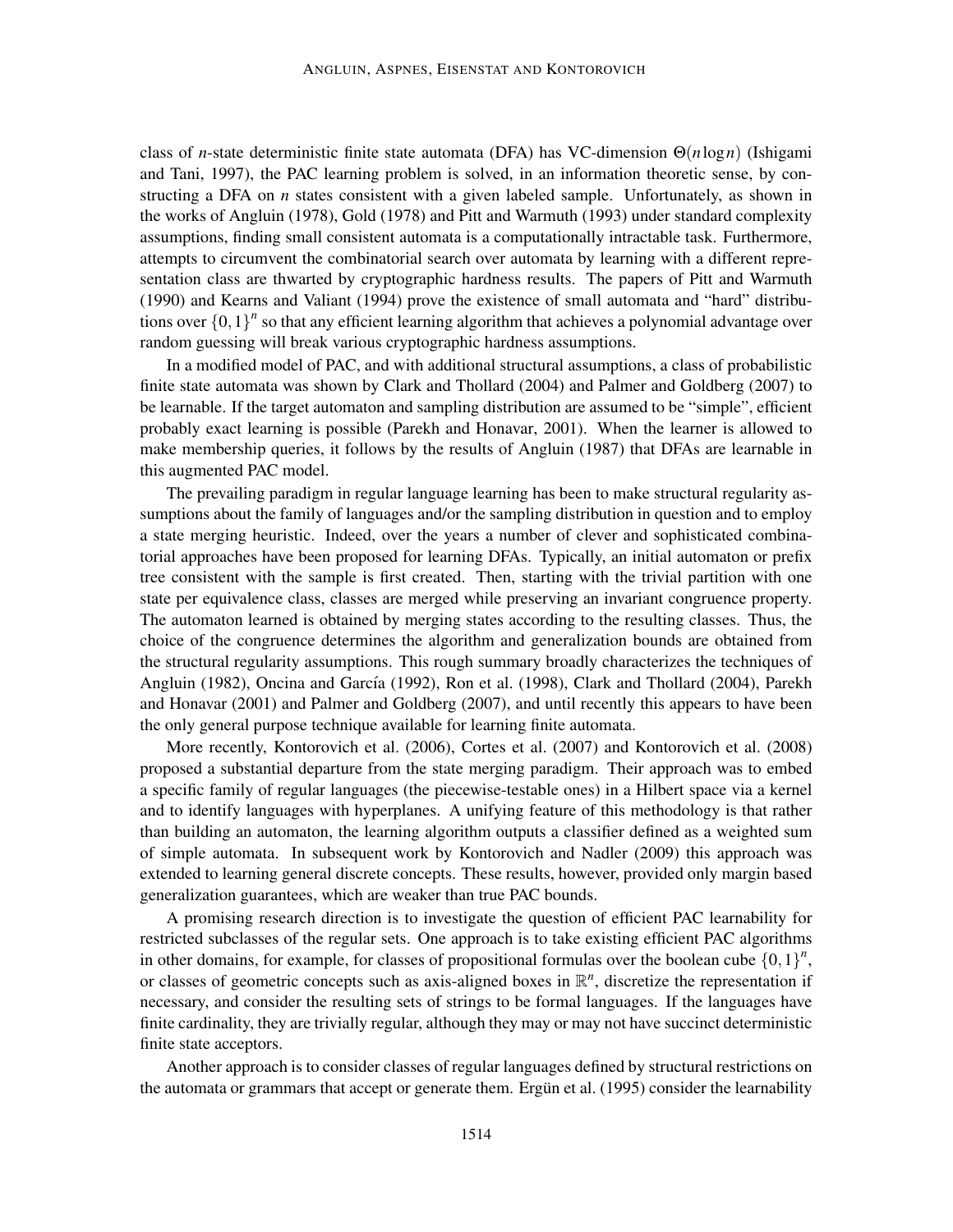

Figure 1: The canonical DFA for recognizing the shuffle ideal of  $u = aab$  over  $\Sigma = \{a, b, c\}$ , which accepts precisely those strings that contain *u* as a subsequence.

of bounded-width branching programs, and show that there is an efficient algorithm to PAC learn width-2 branching programs, though not properly, and an efficient proper PAC learning algorithm for width-2 branching programs with respect to the uniform distribution. They also show that PAC learning width-3 branching programs is as hard as PAC learning DNF formulas, a problem whose status remains open.

In this paper we study the PAC learnability of another restricted class of regular languages, the shuffle ideals. The shuffle ideal generated by a string *u* is the collection of all strings containing *u* as a (not necessarily contiguous) subsequence (see Figure 1 for an illustration). Despite being a particularly simple subfamily of the regular languages, shuffle ideals play a prominent role in formal language theory. Their boolean closure forms the important family known as *piecewise-testable* languages, defined and characterized by Simon (1975). The rich structure of this language family has made it an object of intensive study, with deep connections to computability, complexity theory, and semigroups (see the papers of Lothaire (1983) and Klíma and Polák (2008) and the references therein). On a more applied front, the shuffle ideals capture some rudimentary phenomena in human language morphology (Kontorovich et al., 2003).

In Section 3 we show that shuffle ideals of known length are exactly learnable in the statistical query model under the uniform distribution, though not efficiently. Permitting approximate learning, the algorithm can be made efficient; this in turn yields efficient proper PAC learning under the uniform distribution. On the other hand, in Section 4 we show that the shuffle ideals are not properly PAC learnable under general distributions unless RP=NP. In Section 5 we show that a polynomial time improper PAC learning algorithm for the class of shuffle ideals would imply the existence of polynomial time algorithms to break the RSA cryptosystem, factor Blum integers, and test quadratic residuosity. These two negative results are analogous to those for general regular languages represented by deterministic finite automata.

# 2. Preliminaries

Throughout this paper, we consider a fixed finite alphabet Σ, whose size will be denoted by *s*. We assume  $s \geq 2$ . The elements of  $\Sigma^*$  will be referred to as *strings* with their length denoted by  $|\cdot|$ ; the empty string is  $\lambda$ . The concatenation of strings  $u_1$  and  $u_2$  is denoted by  $u_1 \cdot u_2$  or  $u_1u_2$ . The string *u* is a *prefix* of a string *v* if there exists a string *w* such that  $v = uw$ . Similarly, *u* is a *suffix* of *v* if there exists a string *w* such that  $v = wu$ . We use exponential notation for repeated concatenation of a string with itself, that is,  $u^n$  is the concatenation of *n* copies of *u*.

Define the binary relation  $\sqsubseteq$  on  $\Sigma^*$  as follows:  $u\sqsubseteq v$  holds if there is a witness  $\vec{i} = (i_1 < i_2 < \ldots <$  $i_{|u|}$ ) such that  $v_i = u_j$  for all  $j \in [|u|]$ . When there are several witnesses for  $u \subseteq v$ , we may partially order them coordinate-wise, referring to the unique minimal element as the *leftmost* embedding. The unique maximal element is the *rightmost* embedding. If  $u \sqsubset v$  then the *leftmost span* of *u* in *v*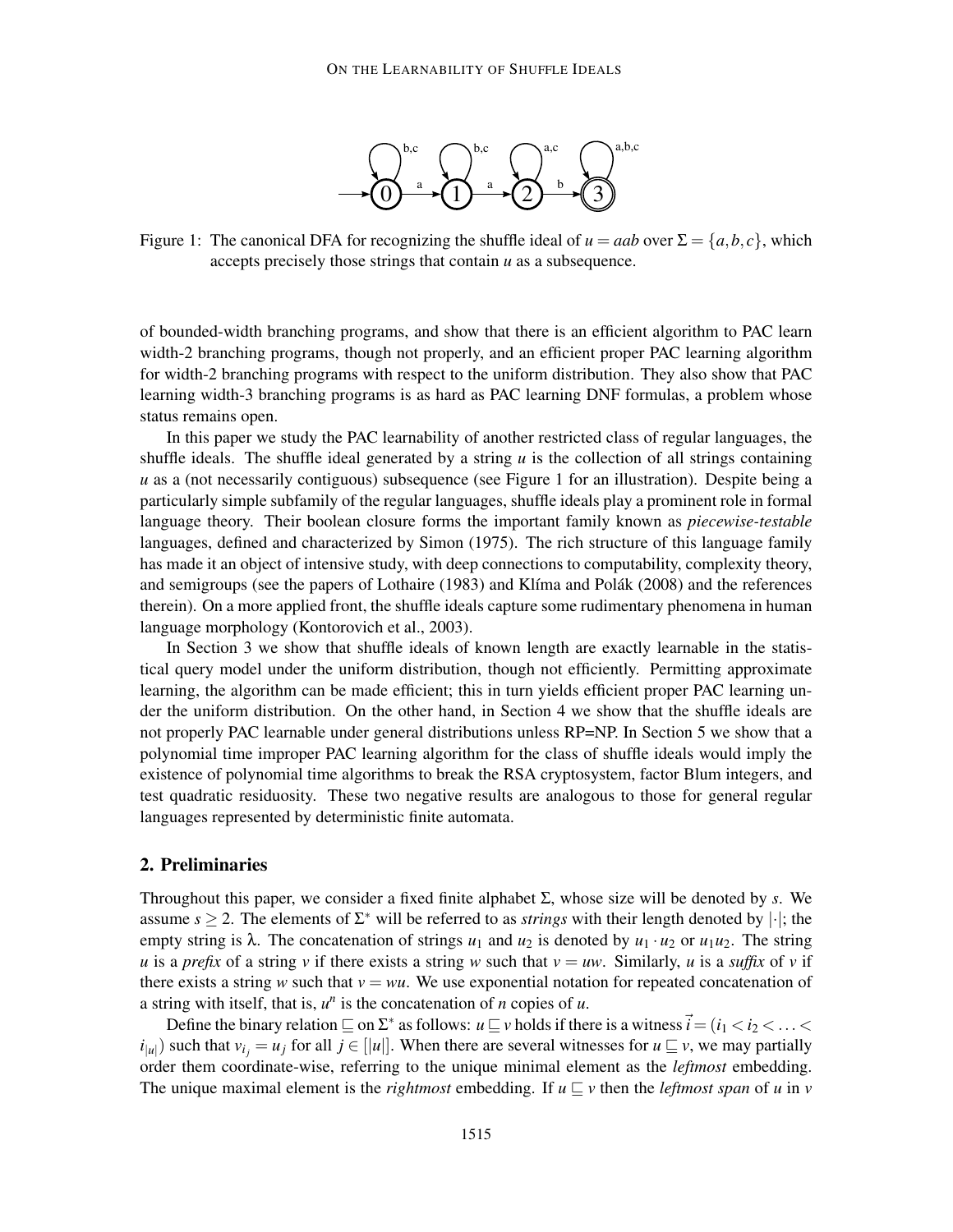is the shortest prefix *v*<sub>1</sub> of *v* such that  $u \sqsubseteq v_1$  and the *rightmost span* of *u* in *v* is the shortest suffix  $v_2$ of *v* such that  $u \sqsubset v_2$ .

Formally, the (principal) *shuffle ideal* generated by  $u \in \Sigma^{\ell}$  is the regular language

$$
\amalg I(u) = \{x \in \Sigma^* : u \sqsubseteq x\} = \Sigma^* u_1 \Sigma^* u_2 \Sigma^* \dots \Sigma^* u_\ell \Sigma^*
$$

(an example is given in Figure 1). The shuffle ideal of string *u* consists of all strings *v* over the given alphabet such that  $u \sqsubseteq v$ . The term *shuffle ideal* comes from algebra (Lothaire, 1983; Păun, 1994) and dates back to the paper of Eilenberg and Mac Lane (1953).

The following lemmas will be useful in the sequel. The first is immediate from the definitions; the second formalizes the obvious method of determining whether  $u \sqsubseteq v$  and finding a leftmost embedding if so.

**Lemma 1** *Suppose u* =  $u_1u_2u_3$  *and*  $v = v_1v_2v_3$  *are strings such that*  $u \sqsubseteq v$  *and*  $v_1$  *is the leftmost span of u<sub>1</sub> in v and v<sub>3</sub> is the rightmost span of u<sub>3</sub> in v. Then*  $u_2 \sqsubseteq v_2$ *.* 

**Lemma 2** *Evaluating the relation u*  $\subseteq$  *x is feasible in time O*(|*x*|).

**Proof** If  $u = \lambda$ , then *u* is certainly a subsequence of *x*. If  $u = au'$  where  $a \in \Sigma$ , we search for the leftmost occurrence of  $a$  in  $x$ . If there is no such occurrence, then  $u$  is certainly not a subsequence of *x*. Otherwise, we write  $x = yax'$ , where *y* contains no occurrence of *a*; then *u* is a subsequence of x if and only if  $u'$  is a subsequence of  $x'$ , so we continue recursively with  $u'$  and  $x'$ . The total time for this algorithm is  $O(|x|)$ .

We assume a familiarity with the basics of the PAC learning model, as defined in the textbook of Kearns and Vazirani (1994). To recap, consider the instance space  $X = \Sigma^*$ , concept class  $C \subseteq 2^X$ , and hypothesis class  $\mathcal{H} \subseteq 2^{\chi}$ . An *algorithm*  $\mathcal{L}$  is given access to a labeled sample  $S = (X_i, Y_i)_{i=1}^m$ , where the  $X_i$  are drawn iid from some unknown distribution *P* over *X* and  $Y_i = f(X_i)$  for some unknown *target*  $f \in C$ , and produces a *hypothesis*  $h \in H$ . We say that  $\mathcal L$  efficiently PAC learns  $C$  if for any  $\varepsilon, \delta > 0$  there is an  $m_0 \in \mathbb{N}$  such that for all  $f \in \mathcal{C}$  and all distributions *P*, the hypothesis  $h_m$ generated by  $\angle$  based on a sample of size  $m \ge m_0$  satisfies

$$
P^m[P(\lbrace x \in X : h_m(x) \neq f(x) \rbrace) > \varepsilon] < \delta;
$$

moreover, we require that both  $m_0$  and  $\mathcal{L}$ 's runtime be at most polynomial in  $\epsilon^{-1}$ ,  $\delta^{-1}$  and the sizes of *f* and  $X_i$ . The learning is said to be *proper* if  $H = C$  and *improper* otherwise. If the learning algorithm achieves  $\varepsilon = 0$ , the learning is said to be *exact* (Bshouty, 1997; Bshouty et al., 2005).

Most learning problems can be cleanly decomposed into a computational and an information theoretic component. The information theoretic aspects of learning automata are well understood. As mentioned above, the VC-dimension of a collection of DFAs grows polynomially with maximal number of states, and so any small DFA consistent with the training sample will, with high probability, have small generalization error. For shuffle ideals, an even simpler bound can be derived. If *n* is an upper bound on the length of the string  $u \in \Sigma^*$  generating the target shuffle ideal, then our concept class contains exactly

$$
\sum_{\ell=0}^n |\Sigma|^{\ell}=O(|\Sigma|^n)
$$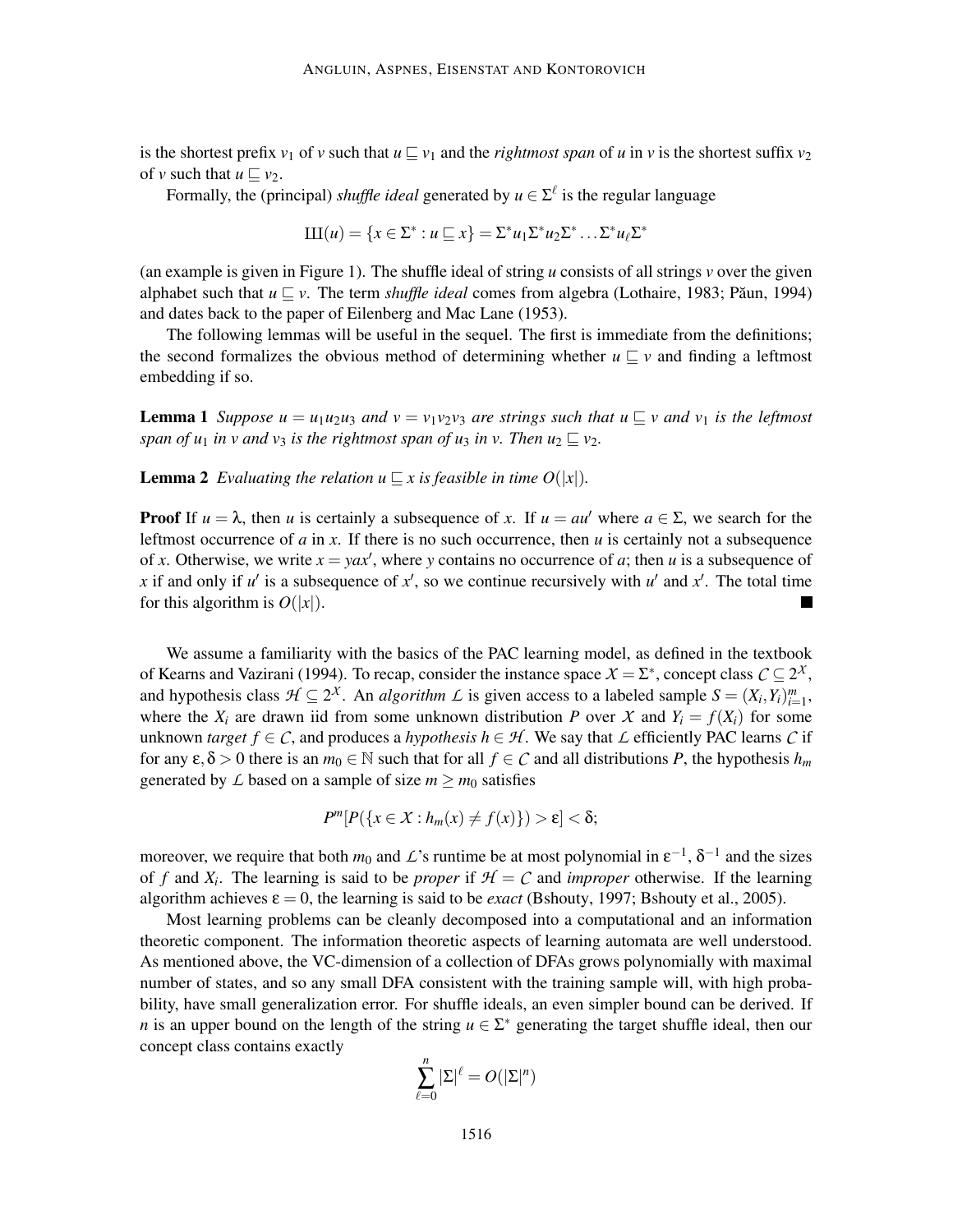members. Thus, with probability at least 1−δ, any shuffle ideal consistent with a sample of size *m* will achieve a generalization error of

.

$$
O\left(\frac{n\log|\Sigma| - \log \delta}{m}\right)
$$

Hence, the problem of properly PAC learning shuffle ideals has been reduced to finding one that is consistent with a given sample. This is shown to be computationally hard under adversarial distributions (Theorem 7), but feasible under the uniform one (Theorem 6). Actually, our positive result is somewhat stronger: since we show learnability in the statistical query (SQ) model of Kearns (1998), this implies a noise tolerant PAC result. In addition, in Section 5 we show that the existence of a polynomial time improper PAC learning algorithm for shuffle ideals would imply the existence of polynomial time algorithms for certain cryptographic problems.

# 3. SQ Learning Under the Uniform Distribution

The main result of this section is that shuffle ideals are efficiently PAC learnable under the uniform distribution. To be more precise, we are dealing with the instance space  $X = \sum^n$  endowed with the uniform distribution, which assigns a weight of  $|\Sigma|^{-n}$  to each element of *X*. Our learning algorithm is most naturally expressed in the language of *statistical queries* (Kearns, 1998; Kearns and Vazirani, 1994). In the original definition, a statistical query  $\chi$  is a binary predicate of a random instance-label pair, and the oracle returns the value  $E\chi$ , additively perturbed by some amount not exceeding a specified tolerance parameter. We will consider a somewhat richer class of queries.

# 3.1 Constructing and Analyzing the Queries

For  $u \in \Sigma^{\leq n}$  and  $a \in \Sigma$ , we define the query  $\chi_{u,a}(\cdot,\cdot)$  by

$$
\chi_{u,a}(x,y) = \begin{cases} 0, & u \not\sqsubseteq x' \\ y(\mathbb{1}_{\{\sigma=a\}} - \mathbb{1}_{\{\sigma \neq a\}}/(s-1)), & u \sqsubseteq x' \end{cases}
$$

where x' is the prefix of x of length  $(n-1)$ ,  $\sigma$  is the symbol in x following the leftmost embedding of *u* and  $\mathbb{1}_{\{\pi\}}$  represents the 0-1 truth value of the predicate  $\pi$  (recall that  $s = |\Sigma|$ ). Our definition of the query  $\chi_{u,a}$  is legitimate because (i) it can be efficiently evaluated (Lemma 2) and (ii) it can be expressed as a linear combination of  $O(1)$  standard binary queries (also efficiently computable). In words, the function  $\chi_{u,a}$  computes the mapping  $(x, y) \mapsto \mathbb{R}$  as follows. If *u* is not a subsequence of *x*<sup>'</sup>,  $\chi_{u,a}(x, y) = 0$ . Otherwise,  $\chi_{u,a}$  checks whether the symbol  $\sigma$  in *x* following the leftmost embedding of *u* is equal to *a*, and, if *x* is a positive example ( $y = +1$ ), returns 1 if  $\sigma = a$ , or  $-1/(s-1)$  if  $\sigma \neq a$ . If *x* is a negative example ( $y = -1$ ) then the signs of the values returned are inverted.

Suppose for now that the length  $L = |\bar{u}|$  of the target shuffle ideal  $\bar{u}$  is known. Our learning algorithm uses statistical queries to recover  $\bar{u} \in \Sigma^L$  one symbol at a time. It starts with the empty string  $u = \lambda$ . Having recovered  $u = \bar{u}_1, \ldots, \bar{u}_\ell, \ell < L$ , we infer  $\bar{u}_{\ell+1}$  as follows. For each  $a \in \Sigma$ , the SQ oracle is called with the query  $\chi_{u,a}$  and a tolerance  $0 < \tau < 1$  to be specified later. Our key technical observation is that the value of  $E\chi_{u,a}$  effectively selects the next symbol of  $\bar{u}$ :

### Lemma 3

$$
\mathbf{E}\chi_{u,a} = \begin{cases} +\frac{2}{s}P(L,n,s), & a = \bar{u}_{\ell+1} \\ -\frac{2}{s(s-1)}P(L,n,s), & a \neq \bar{u}_{\ell+1} \end{cases}
$$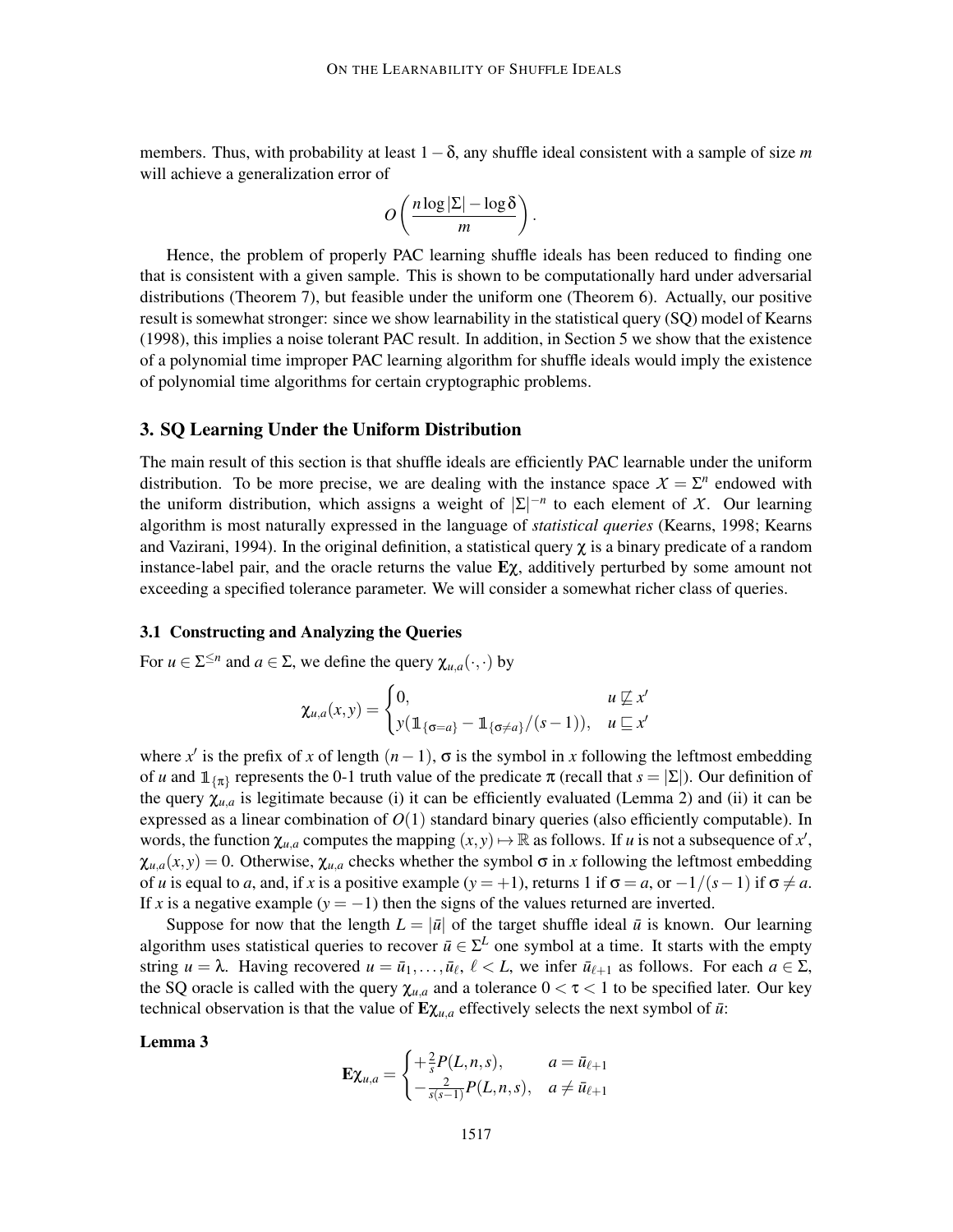*where*

$$
P(L,n,s) = {n-1 \choose L-1} \left(\frac{1}{s}\right)^{L-1} \left(1-\frac{1}{s}\right)^{n-L}.
$$

**Proof** Fix an unknown string  $\bar{u}$  of length  $L \geq 1$ ; by assumption, we have recovered in  $u = u_1 \dots u_\ell =$  $\bar{u}_1 \dots \bar{u}_\ell$  the first  $\ell$  symbols of  $\bar{u}$ . Let  $u' = \bar{u}0^\infty$  be the extension of  $\bar{u}$  obtained by padding it on the right with infinitely many 0 symbols (we assume  $0 \in \Sigma$ ).

Let *X* be a random variable representing the uniformly chosen sample string *x*. Let *T* be the largest value for which  $u'_1 \dots u'_T$  is a subsequence of X. Let  $\xi = \mathbb{1}_{\{T \ge L\}}$  be the indicator for the event that *X* is a positive instance, that is, that  $\bar{u}_1 \dots \bar{u}_L = u'_1 \dots u'_L$  is a subsequence of *X*.

Observe that *T* has a binomial distribution:

$$
T \sim \text{Binom}(n, 1/s);
$$

indeed, as we sweep across *X*, each position  $X_i$  has a  $1/s$  chance of being the next unused symbol of *u*<sup> $\prime$ </sup>. An immediate consequence of this fact is that  $Pr[\xi = 1]$  is exactly  $\sum_{k=L}^{n} {n \choose k}$  $\binom{n}{k} (1/s)^k (1-1/s)^{n-k}.$ 

Now fix  $\ell < L$  and let  $I_{\ell}$  be defined as follows. If  $\ell = 0$  then  $I_{\ell} = 0$ , and if  $u_1 \dots u_{\ell}$  is not a subsequence of  $X_1 \ldots X_{n-1}$  then  $I_\ell = n-1$ . Otherwise,  $I_\ell$  is the position of  $u_\ell$  in the leftmost embedding of  $u_1 \ldots u_\ell$  in  $X_1 \ldots X_{n-1}$ . Then  $I_\ell + 1$  is the position of  $\sigma$  as defined in (3.1), or *n* if  $u_1 \ldots u_\ell \not\sqsubseteq X_1 \ldots X_{n-1}.$ 

We define two additional random variables,  $T_A$  and  $T_B$ .  $T_A$  is the length of the longest prefix of  $u'$  that is a subsequence of *X* with  $X_{I_{\ell+1}}$  excluded:

$$
T_A=\max\left\{t:u'_1\ldots u'_t\sqsubseteq X_1\ldots X_{I_\ell}X_{I_\ell+2}\ldots X_n\right\}.
$$

Intuitively,  $T_B$  is the length of the longest prefix of *u'* with  $u'_{\ell+1}$  excluded that is a subsequence of *X* with  $X_{l_{\ell+1}}$  excluded. Formally, let  $v_1v_2...$  be the sequence  $u'_1u'_2...$  with the element  $u'_{\ell+1}$  excluded, that is,  $v_i = u'_i$  if  $i \leq \ell$  and  $v_i = u'_{i+1}$  if  $i \geq \ell + 1$ .

$$
T_B=\max\left\{t:v_1\ldots v_t\sqsubseteq X_1\ldots X_{I_\ell}X_{I_\ell+2}\ldots X_n\right\}.
$$

Like  $T$ ,  $T_A$  and  $T_B$  are binomially distributed, but now

$$
T_A, T_B \sim \text{Binom}(n-1,1/s).
$$

The reason is that we always omit one position in *X* (the one following  $u_{\ell}$  if  $u_{\ell}$  appears before  $X_n$  or  $X_n$  if it does not), and for each other position, there is still an independent  $1/s$  chance that it is the next symbol in  $u'$  (or  $u'$  with  $u'_{\ell+1}$  excluded.)

An important fact is that  $X_{I_f+1}$  is independent of the values of  $T_A$  and  $T_B$ , though of course  $T_A$  and  $T_B$  are not independent of each other. This is not immediately obvious: whether  $X_{I_{\ell+1}}$  equals  $u'_{\ell+1}$ or not affects the interpretation of later symbols in *X*. However, the probability that each symbol  $X_{I_{\ell}+2}$ ... is the next unused symbol in *u'* (or *v*) is still an independent  $1/s$  whether  $X_{I_{\ell}+1}$  consumes a symbol of  $u'$  (or  $v$ ) or not. The joint distribution of  $T_A$  and  $T_B$  is not affected.

We now compute  $\mathbf{E}\chi_{u,a}$  by averaging over the choices in the joint distribution of  $T_A$  and  $T_B$ . If  $T_A \ge L$ , then  $\bar{u}$  is a subsequence of  $X_1 \dots X_l X_{l+2} \dots X_n$ , and *X* is a positive example (*y* = +1) no matter how  $X_{I_{\ell+1}}$  is chosen. In this case, each symbol in  $\Sigma$  contributes 1 to the conditional expected value with probability  $1/s$  and  $-\frac{1}{s-1}$  with probability  $\frac{s-1}{s}$ ; the net contribution is 0.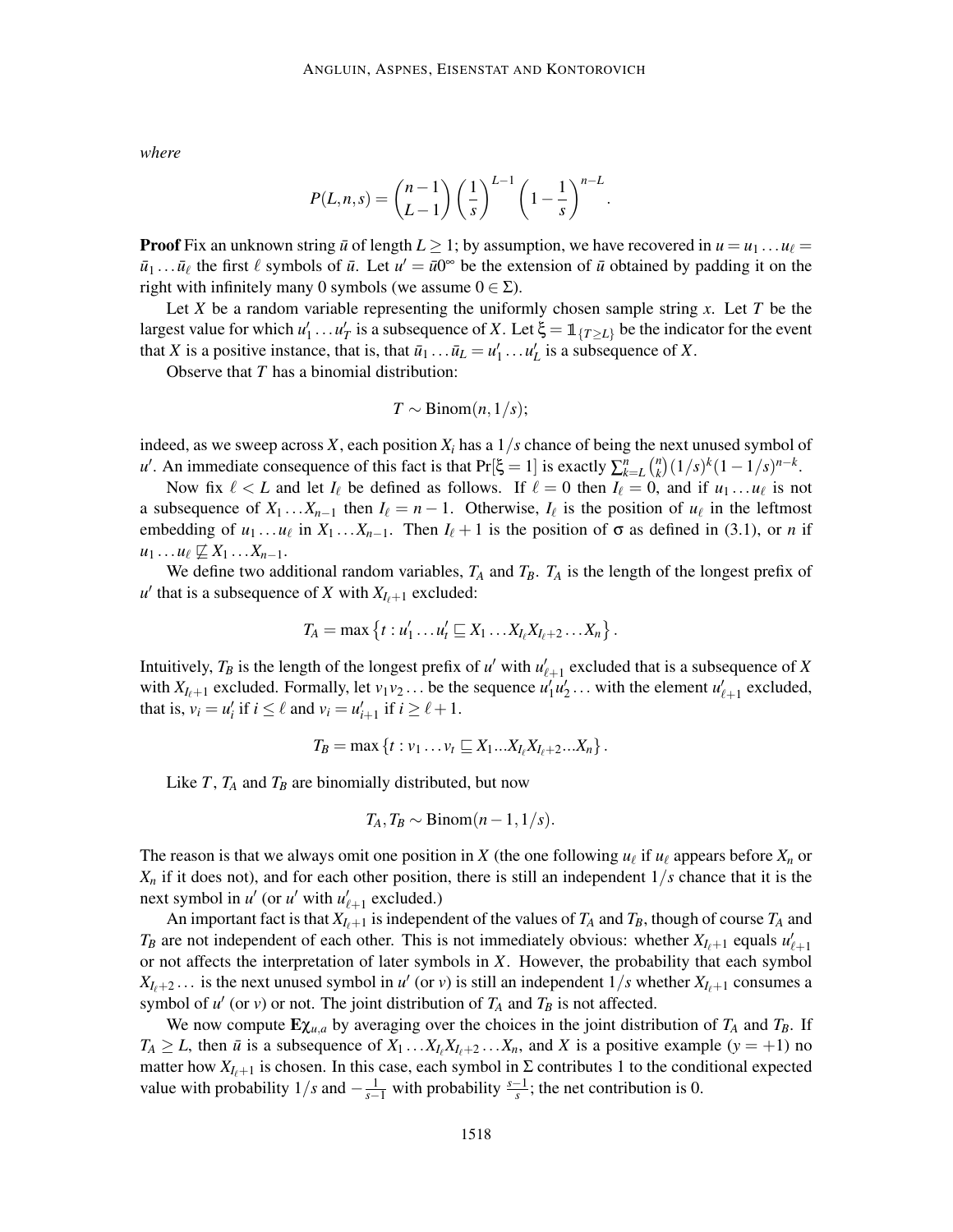If *X* is a positive example, then  $\bar{u}$  is a subsequence of *X* and a leftmost embedding of  $\bar{u}$  in *X* embeds  $u_1 \ldots u_\ell$  in  $X_1 \ldots X_{I_\ell}$  and embeds  $u_{\ell+1} \ldots u_L$  in  $X_{I_\ell+1} \ldots X_n$ . Thus, no matter what symbol is chosen for  $X_{I_{\ell}+1}$ ,  $u_{\ell+2}$ ... $u_L$  is a subsequence of  $X_{I_{\ell}+2}$ ... $X_n$ , and  $T_B$  must be at least  $L-1$ . Thus, if *T*<sup>*A*</sup> ≥ *L* then *T*<sup>*B*</sup> ≥ *L* − 1. Moreover, if *T*<sup>*B*</sup> < *L* − 1, *X* must be a negative example (*y* = −1) no matter how *XI*ℓ+<sup>1</sup> is chosen. In this case, the probability-(1/*s*) contribution of −1 is exactly offset by the probability- $\left(\frac{s-1}{s}\right)$  contribution of  $\frac{1}{s-1}$ , and the conditional expected value is 0.

Thus the only case in which there may be a non-zero contribution to the expected value is when *T*<sup>*A*</sup> < *L* and *T*<sup>*B*</sup> ≥ *L* − 1, that is, when the choice of  $X_{I_f+1}$  may affect the label of *X*. The example *X* is positive if and only if  $X_{I_{\ell+1}} = \bar{u}_{\ell+1}$ , which occurs if  $\sigma = \bar{u}_{\ell+1}$ . Thus the conditional expectation for  $a = \bar{u}_{\ell+1}$  is

$$
1 \cdot \Pr[\sigma = \bar{u}_{\ell+1}] + \frac{1}{s-1} \cdot \Pr[\sigma \neq \bar{u}_{\ell+1}] = \frac{1}{s} + \frac{1}{s-1} \cdot \frac{s-1}{s} = 2/s.
$$

For  $a \neq \bar{u}_{\ell+1}$ , the conditional expectation is is  $-\frac{2}{s(s-1)}$  $\frac{2}{s(s-1)}$ . This can be computed directly by considering cases, or by observing that the change to  $\sum_{a \in \Sigma} \chi_{u,a}(x) = 0$  always, and that all  $a \neq \bar{u}_{\ell+1}$  induce same expectation by symmetry.

Finally we need to determine  $Pr[T_A < L \land T_B \geq L-1]$ . We may write

$$
\Pr[T_B \geq L-1 \land T_A < L] = \Pr[T_B \geq L-1] - \Pr[T_B \geq L-1 \land T_A \geq L]
$$

because  $T_A \geq L$  implies  $T_B \geq L - 1$ ,

$$
Pr[T_B \geq L - 1 \wedge T_A \geq L] = Pr[T_A \geq L],
$$

and thus

$$
\Pr[T_B \geq L-1 \wedge T_A < L] = \Pr[T_B \geq L-1] - \Pr[T_A \geq L].
$$

Because *T<sub>A</sub>* and *T<sub>B</sub>* are binomially distributed,  $Pr[T_B \ge L - 1 \land T_A < L]$  is

$$
\sum_{i=L-1}^{n-1} {n-1 \choose i} \left(\frac{1}{s}\right)^i \left(1-\frac{1}{s}\right)^{n-1-i} - \sum_{i=L}^{n-1} {n-1 \choose i} \left(\frac{1}{s}\right)^i \left(1-\frac{1}{s}\right)^{n-1-i}
$$

which is

$$
\binom{n-1}{L-1} \left(\frac{1}{s}\right)^{L-1} \left(1-\frac{1}{s}\right)^{n-L} = P(L,n,s).
$$

This concludes the proof of Lemma 3.

### 3.2 Specifying the Query Tolerance τ

The analysis in Lemma 3 implies that to identify the next symbol of  $\bar{u} \in \Sigma^L$  it suffices to distinguish the two possible expected values of  $\mathbf{E}\chi_{u,a}$ , which differ by  $\left(\frac{2}{s-1}\right)P(L,n,s)$ . If the query tolerance is set to one third of this value, that is,

$$
\tau = \frac{2}{3(s-1)}P(L,n,s)
$$

then *s* statistical queries for each prefix of  $\bar{u}$  suffice to learn  $\bar{u}$  exactly.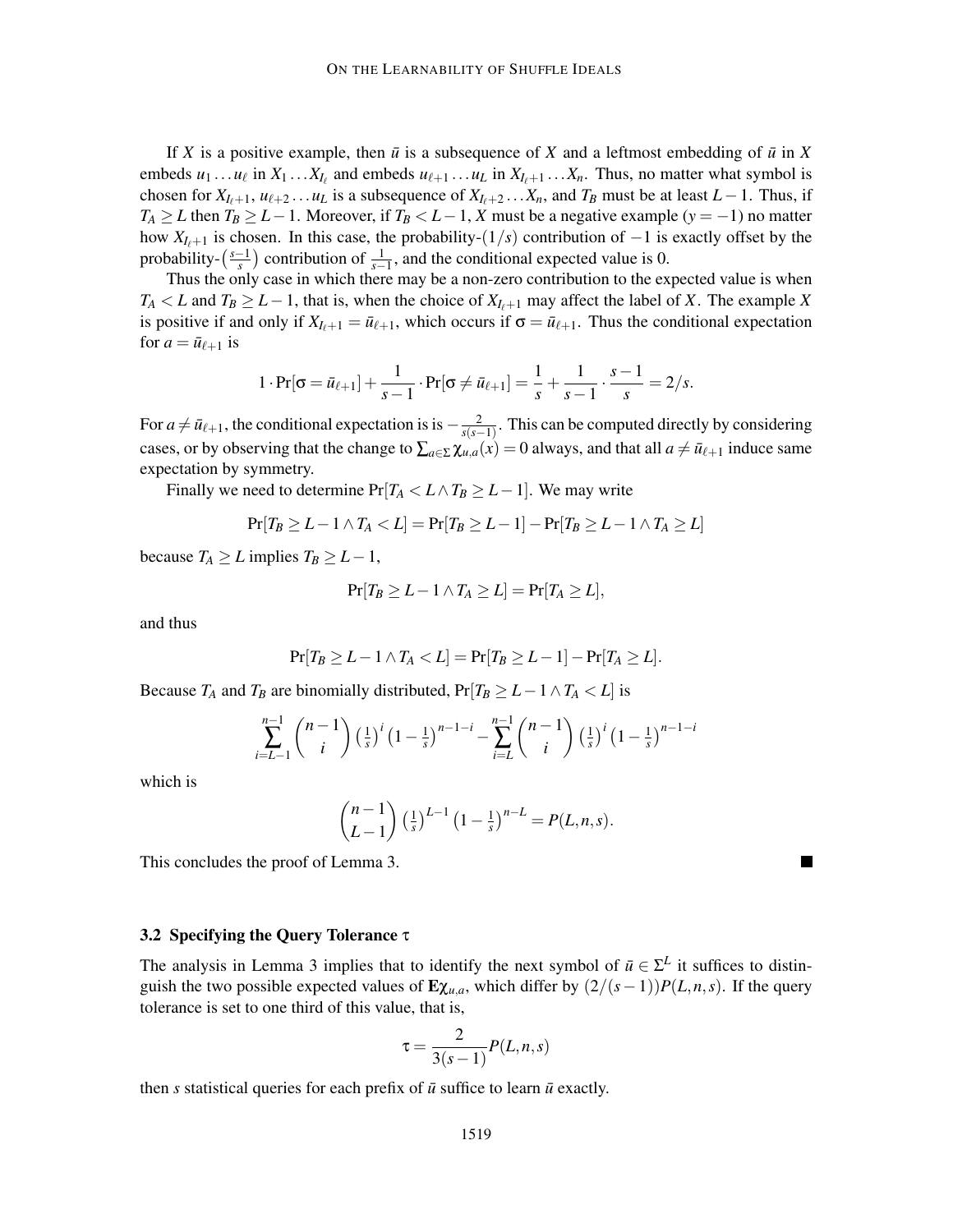**Theorem 4** When the length L of the target string  $\bar{u}$  is known,  $\bar{u}$  is exactly identifiable with  $O(Ls)$ *statistical queries at tolerance*  $\tau = \frac{2}{3(s-1)}$  $\frac{2}{3(s-1)}P(L,n,s)$ .

In the above SQ algorithm there is no need for a precision parameter  $\varepsilon$  because the learning is *exact*, that is,  $\varepsilon = 0$ . Nor is there a need for a confidence parameter  $\delta$  because each statistical query is guaranteed to return an answer within the specified tolerance, in contrast to the PAC setting where the parameter  $\delta$  protects the learner against an "unlucky" sample.

However, if the relationship between *n* and *L* is such that  $P(L, n, s)$  is very small, then the tolerance  $\tau$  will be very small, and this first SQ algorithm cannot be considered efficient. If we allow an approximately correct hypothesis ( $\varepsilon > 0$ ), we can modify the above algorithm to use a polynomially bounded tolerance.

**Theorem 5** *When the length L of the target string*  $\bar{u}$  *is known,*  $\bar{u}$  *is approximately identifiable to within*  $\varepsilon > 0$  *with*  $O(Ls)$  *statistical queries at tolerance*  $\tau = 2\varepsilon/(9(s-1)n)$ .

**Proof** We modify the SQ algorithm to make an initial statistical query with tolerance  $\epsilon/3$  to estimate  $Pr[\xi = 1]$ , the probability that *x* is a positive example. If the answer is  $\leq 2\varepsilon/3$ , then  $Pr[\xi = 1] \leq \varepsilon$ and the algorithm outputs a hypothesis that classifies all examples as negative. If the answer is  $\geq 1-2\varepsilon/3$ , then Pr[ $\xi = 1$ ]  $\geq 1-\varepsilon$  and the algorithm outputs a hypothesis that classifies all examples as positive.

Otherwise,  $Pr[\xi = 1]$  and  $Pr[\xi = 0]$  are both at least  $\epsilon/3$ , and the first SQ algorithm is used. We now show that  $P(L,n,s) \ge \frac{\varepsilon}{3n}$ , establishing the bound on the tolerance. Let  $Q(L,n,s) =$  $\binom{n}{I}$  $\binom{n}{L}\left(\frac{1}{s}\right)^L\left(1-\frac{1}{s}\right)$  $\frac{1}{s}$ )<sup>*n*−*L*</sup> and note that  $Q(L,n,s) = (n/Ls)P(L,n,s)$ . If  $L \le n/s$  then  $Q(L,n,s)$  is at least as large as every term in the sum

$$
\Pr[\xi = 0] = \sum_{k=0}^{L-1} \binom{n}{k} \left(\frac{1}{s}\right)^k \left(1 - \frac{1}{s}\right)^{n-k}
$$

and therefore  $Q(L, n, s) \ge \varepsilon/(3L)$  and  $P(L, n, s) \ge \varepsilon/(3n)$ . If  $L > n/s$  then  $Q(L, n, s)$  is at least as large as every term in the sum

$$
\Pr[\xi = 1] = \sum_{k=L}^{n} {n \choose k} \left(\frac{1}{s}\right)^k \left(1 - \frac{1}{s}\right)^{n-k}
$$

 $\blacksquare$ 

and therefore  $P(L, n, s) \ge Q(L, n, s) \ge \varepsilon/(3n)$ .

# 3.3 PAC Learning

The main result of this section is now obtained by a standard transformation of an SQ algorithm to a PAC algorithm.

**Theorem 6** The concept class  $C = \{ \text{III}(u) : u \in \Sigma^{\leq n} \}$  is efficiently properly PAC learnable under *the uniform distribution.*

**Proof** We assume that the algorithm receives as inputs *n*, *L*,  $\varepsilon$  and  $\delta$ . Because there are only  $n+1$ choices of *L*, a standard method may be used to iterate through them. We simulate the modified SQ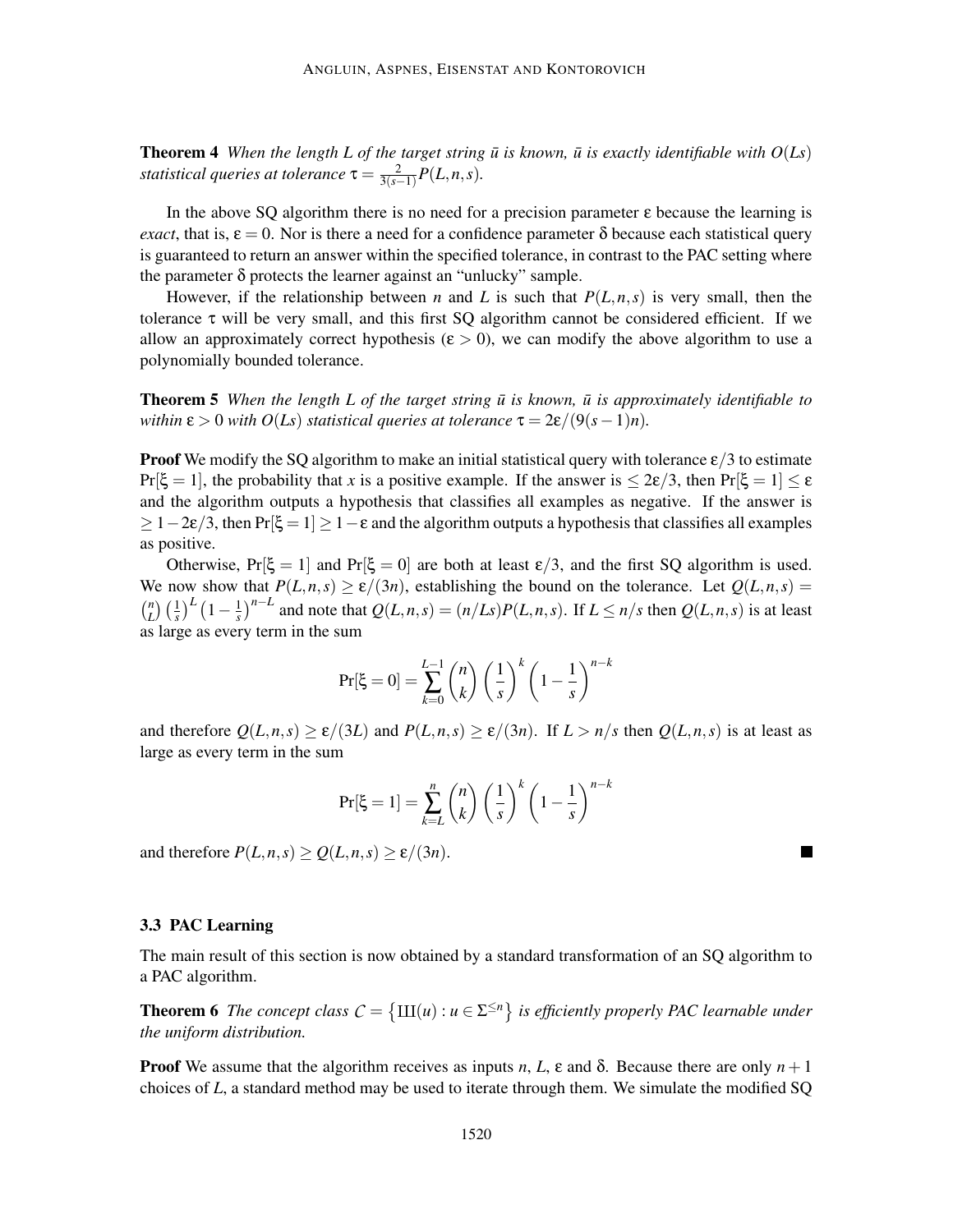algorithm by drawing a sample of labeled examples and using them to estimate the answers to the  $O(Ls)$  calls to the SQ oracle with queries at tolerance  $\tau = 2\varepsilon/(9(s-1)n)$ , as described by Kearns (1998). According to the result of Kearns (1998, Theorem 1),

$$
O\left(\frac{1}{\tau^2}\log\frac{|C|}{\delta}\right) = O\left(\frac{s^2n^2}{\epsilon^2}(n\log s - \log \delta)\right)
$$

examples suffice to determine correct answers to all the queries at the desired tolerance, with probability at least  $1-\delta$ .

Our learning algorithm and analysis are rather strongly tied to the uniform distribution. If this assumption is omitted, it might now happen that  $Pr[T_B \ge L - 1 \land T_A < L]$  is small even though positive and negative examples are mostly balanced, or there might be intractable correlations between  $\sigma$  and the values of  $T_A$  and  $T_B$ . It seems that genuinely new ideas will be required to handle nonuniform distributions.

# 4. Proper PAC Learning Under General Distributions Is Hard Unless NP=RP

This hardness result follows a standard paradigm (see Kearns and Vazirani, 1994). We show that the problem of deciding whether a given labeled sample admits a consistent shuffle ideal is NPcomplete. A standard argument then shows that any proper PAC learner for shuffle ideals can be efficiently manipulated into solving the decision problem, yielding an algorithm in RP. Thus, assuming  $RP \neq NP$ , there is no polynomial time algorithm that properly learns shuffle ideals.

**Theorem 7** For any alphabet of size at least 2, given two disjoint sets of strings  $S, T \subset \Sigma^*$ , the *problem of determining whether there exists a string u such that*  $u \sqsubseteq x$  *for each*  $x \in S$  *and*  $u \not\sqsubseteq x$  for *each*  $x \in T$  *is NP-complete.* 

We first prove a lemma that facilitates the representation of *n* independent binary choices. Let  $\Sigma = \{0,1\}$ , let *n* be a positive integer and define  $A_n$  to be the set of  $2^n$  binary strings described by the regular expression

 $((00000 + 00100)11)^n$ .

Define strings

$$
v_0 = 000100,
$$
  

$$
v_1 = 001000,
$$
  

$$
d = 11,
$$

and let  $S_n$  consist of the two strings

$$
s_0 = (v_0 d)^n,
$$
  

$$
s_1 = (v_1 d)^n.
$$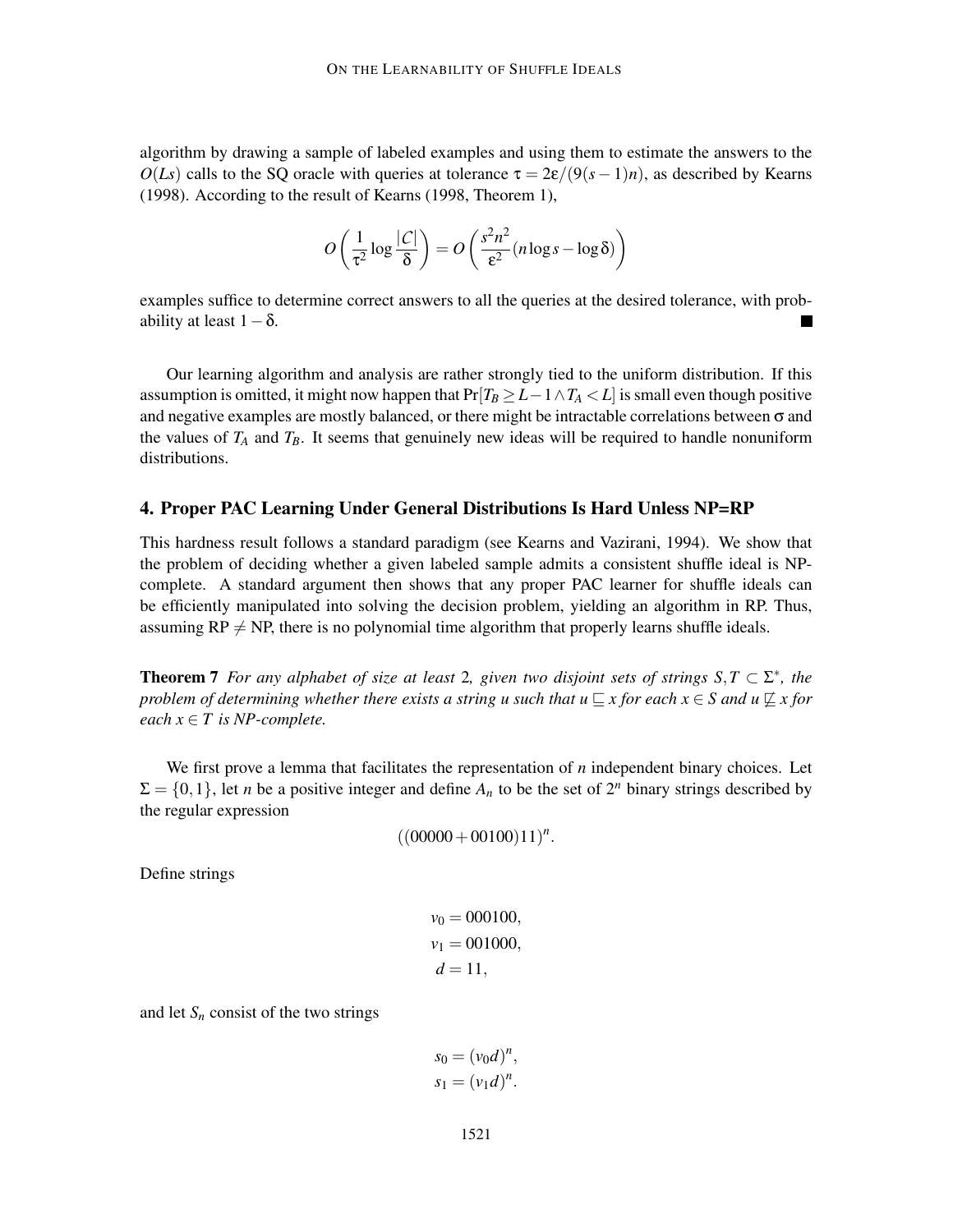Define the strings

$$
y_0 = 00010,
$$
  
\n
$$
y_1 = 01000,
$$
  
\n
$$
z = 0000,
$$
  
\n
$$
d_0 = 1
$$

and for each integer *i* such that  $1 \le i \le n$ , define the strings

$$
t_{i,0} = (v_0d)^{i-1}y_0d(v_0d)^{n-i},
$$
  
\n
$$
t_{i,1} = (v_0d)^{i-1}y_1d(v_0d)^{n-i},
$$
  
\n
$$
t_{i,2} = (v_0d)^{i-1}zd(v_0d)^{n-i},
$$
  
\n
$$
t_{i,3} = (v_0d)^{i-1}v_0d_0(v_0d)^{n-i}.
$$

The strings  $t_{i,0}$ ,  $t_{i,1}$  and  $t_{i,2}$  are obtained from  $s_0$  by replacing occurrence *i* of  $v_0$  by  $y_0$ ,  $y_1$ , and *z*, respectively. The string  $t_{i,3}$  is obtained from  $s_0$  by replacing occurrence *i* of *d* by  $d_0$ . Let  $T_n$  consist of all the strings  $t_{i,j}$  for  $1 \le i \le n$  and  $0 \le j \le 3$ .

The following lemma shows that the set of strings consistent with  $S_n$  and  $T_n$  is precisely the  $2^n$ strings in *An*.

**Lemma 8** Let  $C_n$  be the set of strings u such that u is a subsequence of both strings in  $S_n$  and not a *subsequence of any string in*  $T_n$ *. Then*  $C_n = A_n$ *.* 

**Proof** We first observe that for any positive integer *m* and any string  $u \in A_m$ , the leftmost span of *u* in  $(v_0 d)^m$  is  $(v_0 d)^m$  itself, and the leftmost span of *u* in  $(v_1 d)^m$  is  $(v_1 d)^m$  itself. For  $m = 1$ , we have  $u = 0000011$  or  $u = 0010011$ , while  $v_0d = 00010011$  and  $v_1d = 00100011$ , and the result holds by inspection. Then a straightforward induction establishes the result for  $m > 1$ . Similarly, for any string  $u \in A_m$ , the rightmost span of *du* in  $d(v_0d)^m$  is  $d(v_0d)^m$  itself, and the rightmost span of *du* in  $d(v_1 d)^m$  is  $d(v_1 d)^m$  itself. In the base case we have  $du = 110000011$  or  $du = 110010011$ , while  $dv_0d = 1100010011$  and  $dv_1d = 1100100011$ , and the result holds by inspection. A straightforward induction establishes the result for  $m > 1$ .

Suppose  $u \in A_n$ . Then

$$
u = u_1 du_2 d \cdots u_n d,
$$

where each  $u_i$  is either 00000 or 00100. Clearly  $u \sqsubseteq s_0$  and  $u \sqsubseteq s_1$ , because 00000 and 00100 are subsequences of  $v_0$  and  $v_1$ .

Consider a string  $t_{i,0} \in T_n$ . Suppose that  $u \sqsubseteq t_{i,0}$ . Divide *u* into three parts,  $u = u'u_iu''$ , where  $u'$ is  $u_1d\cdots u_{i-1}d$  and  $u'' = du_{i+1}\cdots u_nd$ . The leftmost span of u' in  $t_{i,0}$  is  $(v_0d)^{i-1}$ , and the rightmost span of *u*<sup>*''*</sup> in *t*<sub>*i*,0</sub> is  $d(v_0d)^{n-i}$ , which implies that  $u_i \sqsubseteq y_0$  by Lemma 1. But  $u_i$  is either 00000 or 00100 and  $y_0$  is 00010, which is a contradiction. So *u* is not a subsequence of  $t_{i,0}$ . Similar arguments show that *u* is not a subsequence of  $t_{i,1}$  or  $t_{i,2}$ .

Now suppose  $u \sqsubseteq t_{i,3}$ . We divide *u* into parts,  $u = u'u_i du_{i+1}u''$ , where  $u' = u_1 d \cdots u_{i-1} d$  and  $u'' = du_{i+2} \cdots u_n d$ . The leftmost span of *u*' in  $t_{i,3}$  is  $(v_0 d)^{i-1}$  and the rightmost span of *u*'' in  $t_{i,3}$  is  $d(v_0d)^{n-i-1}$ . By Lemma 1, we must have

$$
u_i du_{i+1} \sqsubseteq v_0 d_0 v_0.
$$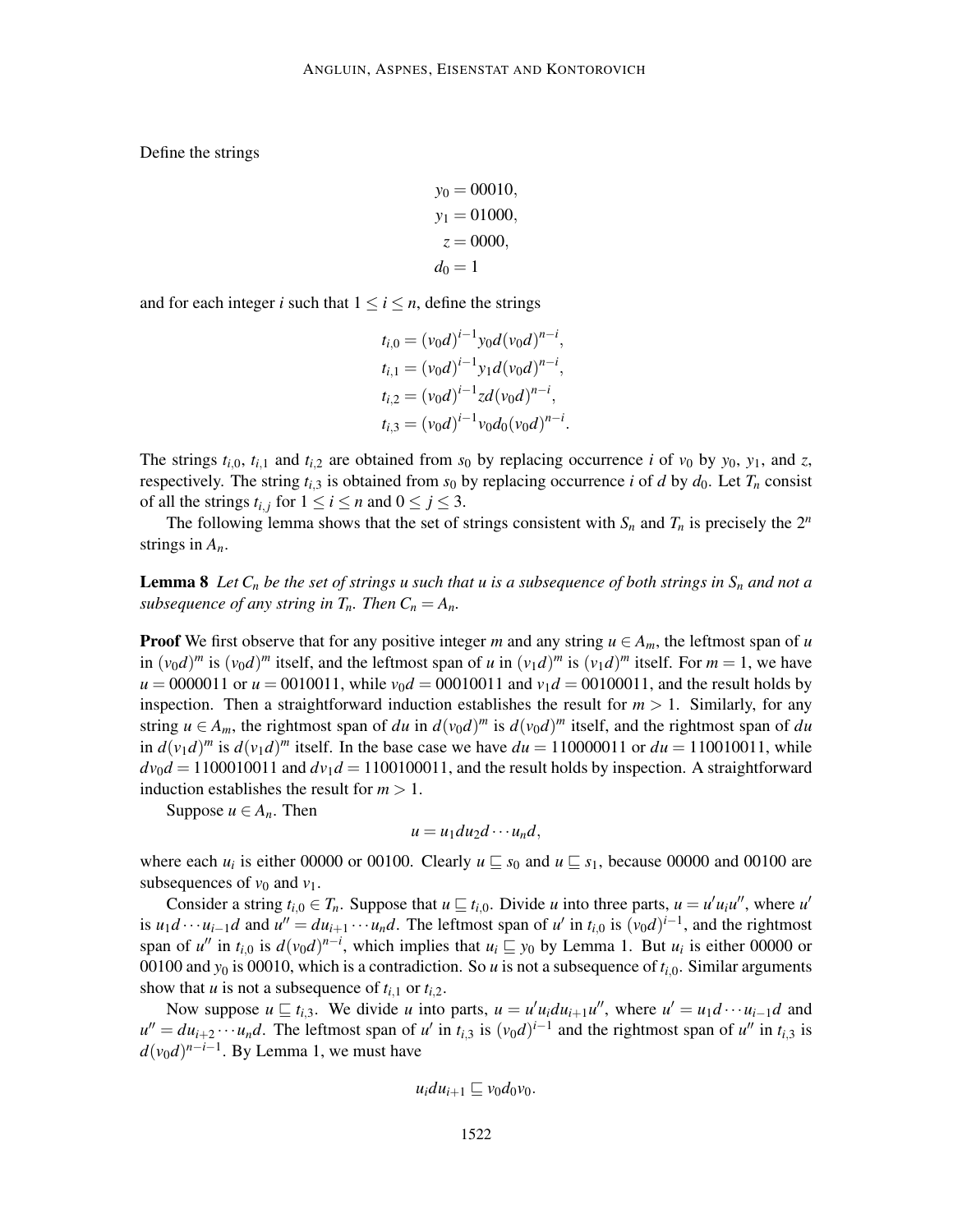That is, at least one of the strings

### 000001100000,001001100000,000001100100,001001100100

must be a subsequence of  $0001001000100$ , which is false, showing that  $u$  is not a subsequence of *t*<sub>*i*</sub>,3. Thus *u* is not a subsequence of any string in  $T_n$ , and  $u \in C_n$ . Thus  $A_n \subseteq C_n$ .

For the reverse direction, suppose  $u \in C_n$ . We consider an embedding of *u* in  $s_0$  and divide *u* into segments

 $u = u_1 d_1 u_2 d_2 \cdots u_n d_n$ 

where for each *i*,  $u_i \subseteq v_0$  and  $d_i \subseteq d$ . If for any *i* we have  $d_i \subseteq 1$ , then  $u \subseteq t_{i,3}$ , a contradiction. Thus  $d_i = 11 = d$  for every *i*. Similarly, if  $u_i$  is a subsequence of  $y_0$ ,  $y_1$  or *z*, then *u* is a subsequence of  $t_{i,0}$ ,  $t_{i,1}$ , or  $t_{i,2}$ , respectively, so we know that each  $u_i$  is a subsequence of the string 000100, but not a subsequence of the strings 00010, 01000, or 0000. It is not difficult to check that the only possibilities for *u<sup>i</sup>* are

00000,00100,000100.

To eliminate the third possibility we use the fact that *u* is a subsequence of *s*1. Consider any string

$$
w = w_1 dw_2 d \cdots w_n d,
$$

where  $w_i = 000100$  and each  $w_j$  for  $j \neq i$  is either 00000 or 00100. We may divide w into parts  $w = w'000100w''$  where  $w' = w_1d \cdots w_{i-1}d$  and  $w'' = dw_{i+1}d \cdots w_n d$ . If  $w \subseteq s_1$ , then the leftmost span of *w'* in  $s_1$  is  $(v_1d)^{i-1}$ , and the rightmost span of *w''* in  $s_1$  is  $d(v_1d)^{n-i}$ , which by Lemma 1 means that 000100 must be a subsequence of  $v_1 = 001000$ , a contradiction. Thus no such *w* is a subsequence of  $s_1$ , and we must have  $u_i$  equal to 00000 or 00100 for all *i*, that is, *u* must be in  $A_n$ . Thus  $C_n \subseteq A_n$ .  $\blacksquare$ 

We now prove Theorem 7.

Proof To see that this decision problem is in NP, note that if *S* is empty, then any string of length longer than the longest string in *T* satisfies the necessary requirements, so that the answer in this case is necessarily "yes." If *S* is nonempty, then no string longer than the shortest string in *S* can be a subsequence of every string in *S*, so we need only guess a string *w* whose length is bounded by that of the shortest string in *S* and check whether *w* is a subsequence of every string in *S* and of no string in *T*, which takes time proportional to the sum of the lengths of all the input strings (Lemma 2).

To see that this problem is complete in NP, we reduce satisfiability of CNF formulas to this question. Given a CNF formula  $\phi$  over the *n* variables  $x_i$  for  $1 \le i \le n$ , we construct two sets of binary strings *S* and *T* such that φ is satisfiable if and only if there exists a shuffle string *u* that is a subsequence of every string in *S* and of no string in *T*. The set *S* is just the two strings  $s_0$  and  $s_1$  in the set  $S_n$ . The set *T* is the strings in the set  $T_n$  together with additional strings determined by the clauses of  $\phi$ . By Lemma 8, the strings consistent with  $S_n$  and  $T_n$  are the  $2^n$  strings in  $A_n$ .

We use each  $u = u_1 du_2 d \cdots u_n d$  in  $A_n$  to represent an assignment to the *n* variables  $x_i$  by choosing  $x_i = 0$  if  $u_i$  is 00000 and  $x_i = 1$  if  $u_i = 00100$ . We construct additional elements of *T* based on the clauses of the formula  $\phi$  to exclude any strings representing assignments that do not satisfy  $\phi$ . For example, if clause  $j$  of  $\phi$  is

$$
(x_3 \vee \overline{x}_6 \vee \overline{x}_{17}),
$$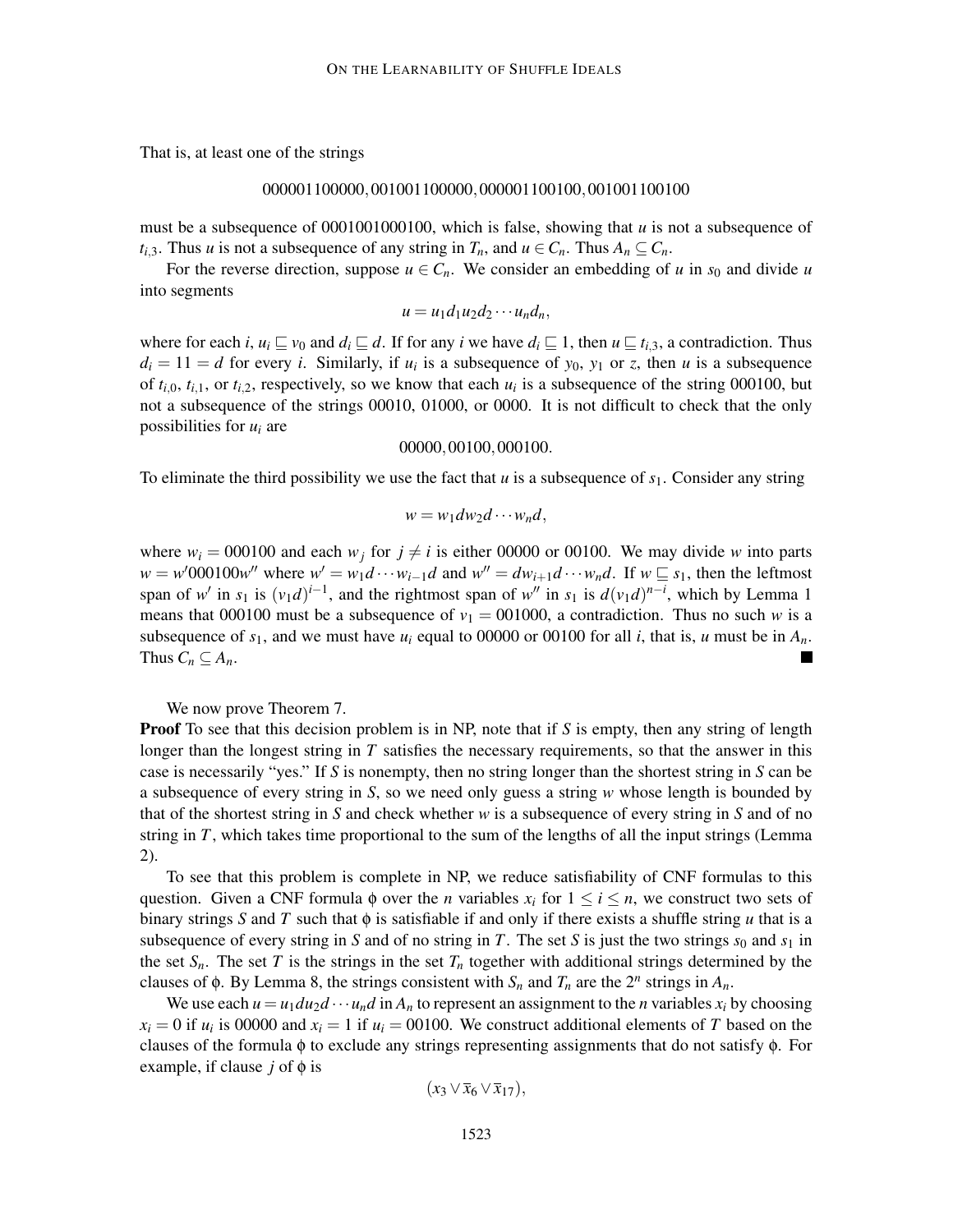we add a string  $t_j$  to T obtained from  $s_0$  by replacing occurrence 3 of  $v_0$  by 00000, replacing occurrence 6 of  $v_0$  by 00100, and occurrence 17 of  $v_0$  by 00100, where we have chosen 00000 or 00100 to falsify the corresponding literal. The strings in  $A_n$  that are subsequences of  $t_j$  are exactly those that correspond to assignments that falsify clause *j* of  $\phi$ , and adding  $t_j$  to *T* eliminates these strings from those consistent with *S* and *T*. By adding one string  $t_j$  to *T* for each clause *j* of  $\phi$ , we ensure that the only strings *u* that are subsequences of both elements of *S* and not subsequences of any element of  $T$  are exactly those elements of  $A_n$  that correspond to assignments that do not falsify any clause of φ. Thus, there exists at least one string *u* that is a subsequence of both strings in *S* and not a subsequence of any string in *T* if and only if  $\phi$  is satisfiable.

Note that *S* contains two strings of length  $O(n)$ ,  $T_n$  contains 4*n* strings of length  $O(n)$ , and *T* additionally contains one string of length  $O(n)$  for each clause of  $\phi$ , so the sizes of *S* and *T* are polynomial in the size of φ. This completes the proof of Theorem 7.

# 5. Cryptographic Limitations on PAC Learning Shuffle Ideals

In this section we show that the problem of PAC learning any class of constant-depth, polynomialsize threshold formulas is efficiently reducible to the problem of PAC learning shuffle ideals. Because for some constant depth, the class of polynomial-size threshold formulas of that depth are capable of computing iterated product, the results of Kearns and Valiant (1994) imply that a polynomial time PAC algorithm to learn them would imply polynomial time algorithms for certain fundamental problems in cryptography, namely, inverting RSA encryption, factoring Blum integers, and testing quadratic residuosity. Thus, the class of shuffle ideals faces the same cryptographic limitations on PAC learnability as demonstrated by Kearns and Valiant for the class of general regular languages represented by deterministic finite automata.

A *threshold function* is a Boolean function with *m* inputs and a threshold *t*. Its output is 1 if at least *t* of its inputs are 1 and 0 otherwise. Thus, an OR of *m* inputs is equivalent to a threshold function with threshold 1, and an AND of *m* inputs is equivalent to a threshold function with threshold *m*. There are  $m+2$  different threshold functions of *m* inputs, corresponding to  $t = 0,1,...,m+1$ . The threshold  $t = 0$  computes the constant function 1, while the threshold  $t = m + 1$  computes the constant function 0.

Given an integer  $m > 1$ , we define the class  $T(n, m, d)$  of threshold formulas over the variables  $V_n = \{x_1, x_2, \dots, x_n\}$  of fan-in exactly *m* and depth *d* by induction on *d* as follows. The formulas of depth  $d = 0$  are the two constants 0 and 1 and the 2*n* literals  $x_i$  and  $\bar{x}_i$ . For  $d > 0$ , the formulas of depth *d* consist of a threshold function with *m* inputs applied to a sequence of *m* formulas of depth *d* − 1. Note that a threshold function of *m* inputs can be used to compute a threshold function of fewer inputs by insuring that the excess inputs are the constant function 0.

We can picture the elements of  $T(n,m,d)$  as ordered full *m*-ary trees of depth *d* whose internal nodes are labeled by threshold functions, and whose leaves are labeled by constants or literals. Thus, the total number of occurrences of constants or literals in a threshold formula of fan-in *m* and depth *d* is  $O(m^d)$ . If *d* is a fixed constant and *m* is bounded by a polynomial in *n*, the total size of such a formula is bounded by a polynomial in *n*. The same is true if *m* is a fixed constant and *d* is bounded by  $O(log n)$ ; in this case, the formulas compute functions in the class NC1 of constant fan-in, logarithmic depth Boolean circuits.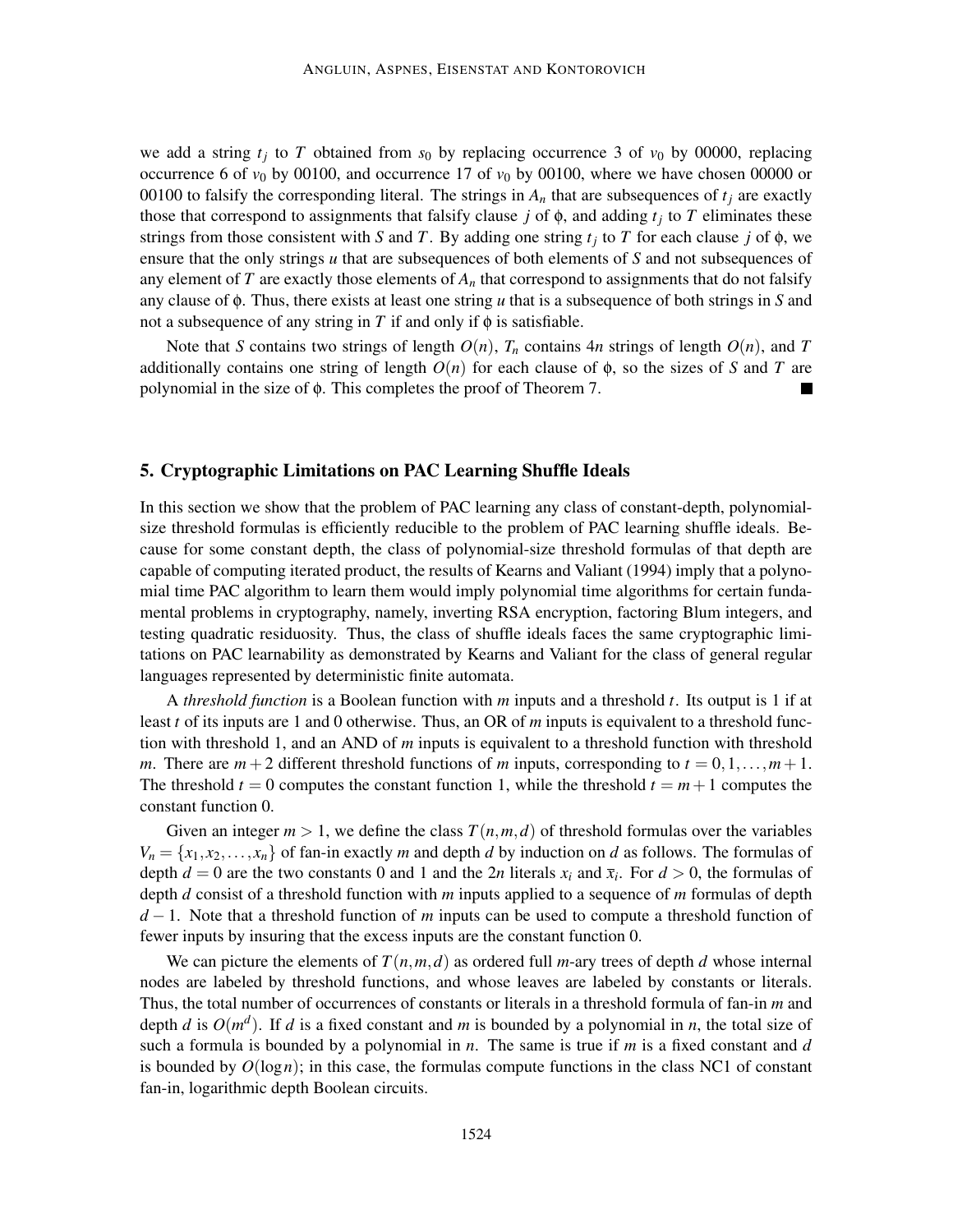We now describe a reduction parameterized by *d* that maps each threshold formula *f* in  $T(n, m, d)$ to a shuffle string  $r_d(f)$ , and each assignment *a* to the variables  $V_n$  to an assignment string  $s_d(a)$ , such that the assignment *a* satisfies *f* if and only if the shuffle string  $r_d(f)$  is a subsequence of the assignment string  $s_d(a)$ . The string alphabet consists of the symbols 0 and 1 and a set of  $d+1$ delimiters:  $\#_0, \#_1, \ldots, \#_d$ .

The base case is  $d = 0$ , where f is a single constant 0 or 1 or a single literal  $x_i$  or  $\bar{x}_i$ . In this case, the shuffle string is

$$
r_0(f) = y_1 \#_0 y_2 \#_0 \dots y_n \#_0,
$$

where  $y_j$  is defined as follows. If  $f = 0$  then  $y_j = 01$  for all *j*, and if  $f = 1$  then  $y_j = \lambda$  for all *j*. If  $f = x_i$  then  $y_j = \lambda$  for all  $j \neq i$  and  $y_i = 1$ , while if  $f = \overline{x}_i$  then  $y_j = \lambda$  for all  $j \neq i$  and  $y_i = 0$ .

If the assignment *a* is given by a binary string  $a_1 a_2 \ldots a_n$ , indicating that  $x_i$  is assigned the value  $a_i$ , then the string representing the assignment is just

$$
s_0(a) = a_1 \#_0 a_2 \#_0 \dots a_n \#_0.
$$

It is clear that  $r_0(f)$  is a subsequence of  $s_0(a)$  if and only if the *n* occurrences of  $\#_0$  in each string are matched, and  $y_j$  is a subsequence of  $a_j$  for all  $j = 1, 2, ..., n$ . For  $f = 0$  we have  $y_j = 01$  for all *j*, so this holds for no *a*. For  $f = 1$  we have  $y_j = \lambda$  for all *j*, and this holds for every *a*. If *f* is a literal, then this holds if and only if  $y_i = a_i$ , that is, if and only if *a* satisfies *f*. Thus, when *f* is a constant or a literal,  $r_0(f)$  is a subsequence of  $s_0(a)$  if and only if *a* satisfies *f*.

In addition to defining the shuffle string and the assignment strings at each level, we also define a slack string. For level 0, the slack string  $z_0$  is defined as follows.

$$
z_0 = (01\#_0)^n,
$$

That is,  $z_0$  consists of *n* repetitions of the string  $01\#_0$ . For level *d*, the slack string is designed to ensure that  $r_d(f)$  is a subsequence of  $z_d$  for any  $f \in T(n,m,d)$ ; this clearly holds at level  $d = 0$ .

For the inductive case  $d > 0$ , we assume that the construction has been defined for  $d - 1$  using symbols 0, 1, and delimiters  $#_0$ ,..., $#_{d-1}$ . Thus the level *d* delimiter,  $#_d$ , has not yet been used. Suppose *f* is a depth *d* threshold formula from  $T(n, m, d)$ , that is,

$$
f=\Theta(f_1,f_2,\ldots,f_m),
$$

where each  $f_i$  is a depth  $d-1$  threshold formula and  $\theta$  is a threshold function with threshold *t*. We define the shuffle string

$$
r_d(f) = u_1u_1u_2u_2\cdots u_mu_m(\ddot{H}_d)^{2t},
$$

where for each  $i = 1, 2, \ldots, m$ ,

$$
u_i = r_{d-1}(f_i) \#_d.
$$

That is,  $r_d(f)$  consists of two copies of the level  $d-1$  code for  $f_i$ , with each copy followed by the delimiter  $#_d$ , for  $i = 1, 2, ..., m$ , followed by *t* pairs of the delimiter  $#_d$ . Note that  $r_d(f)$  may contain up to  $4m+2$  copies of  $\ddagger_d$ .

Given an assignment *a* to the variables  $V_n$ , we define a level *d* assignment string

$$
s_d(a) = v^{2m},
$$

where

$$
v = s_{d-1}(a) \#_d z_{d-1} \#_d.
$$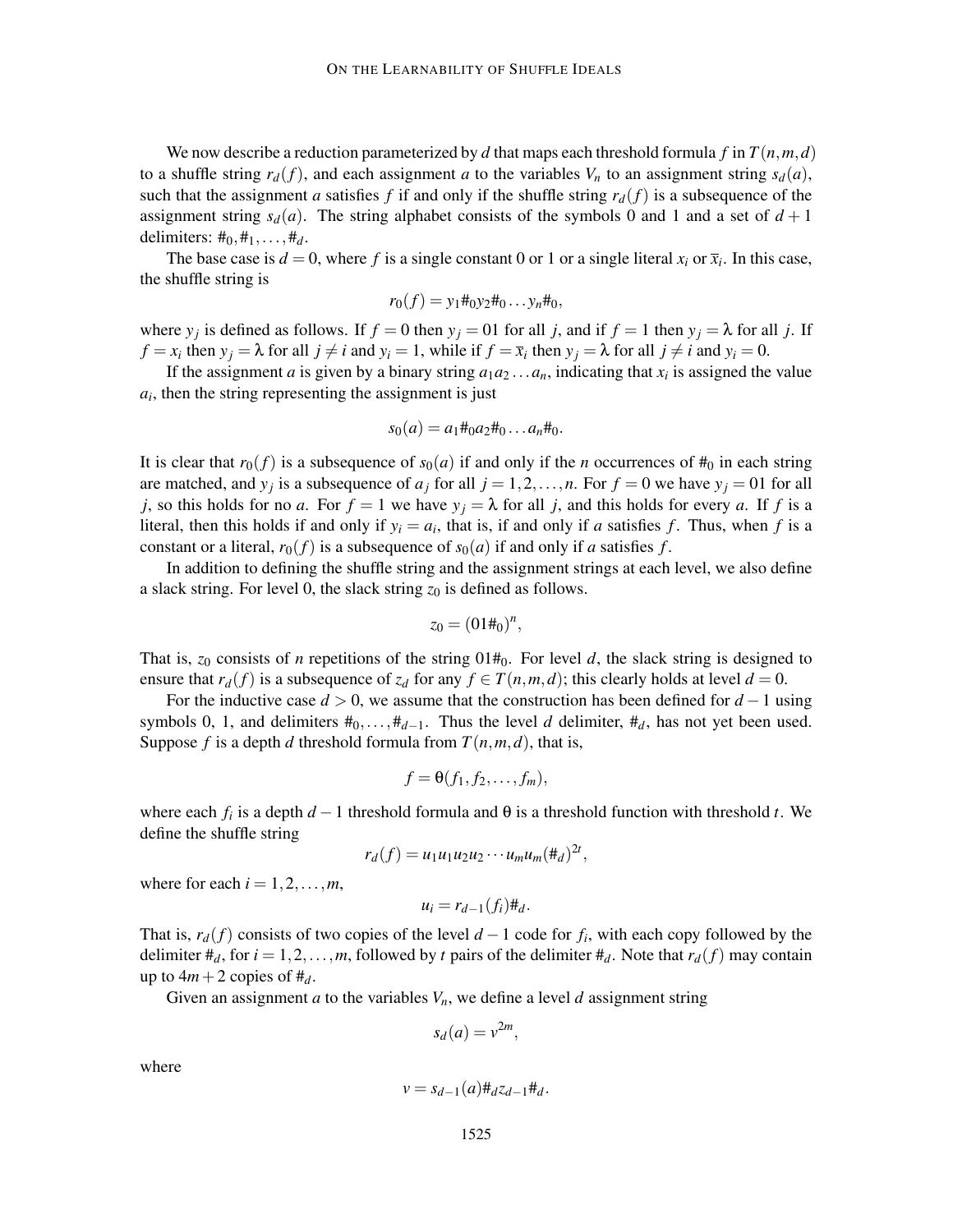That is,  $s_d(a)$  is 2*m* copies of the string *v* consisting of the level  $d-1$  code for *a*, followed by  $\#_d$ , followed by the level  $d-1$  slack string, followed by  $\#_d$ . Note that  $s_d(a)$  contains exactly 4*m* copies of #*d*.

Finally, the level *d* slack string is defined as follows.

$$
z_d = (z_{d-1} \#_d)^{4m+2}
$$

.

A straightforward induction shows that for any threshold formula *f* in  $T(n,m,d)$ ,  $r_d(f)$  is a subsequence of  $z_d$ , and for any assignment *a* to the variables,  $s_d(a)$  is also a subsequence of  $z_d$ .

**Lemma 9** *For all threshold formulas f in*  $T(n,m,d)$  *and assignments a to the variables in*  $V_n$ *, a satisfies f if and only if*  $r_d(f)$  *is a subsequence of*  $s_d(a)$ *.* 

**Proof** This is proved by induction on *d*. For  $d = 0$ , the basis construction showed that for all constants or literals f and assignments a, a satisfies f if and only if  $r_0(f)$  is a subsequence of  $s_0(a)$ .

Inductively assume that the construction works for  $d-1$ . Suppose f is a depth d threshold formula, that is,

$$
f=\Theta(f_1,f_2,\ldots,f_m),
$$

where each  $f_i$  is a depth  $d-1$  threshold formula and  $\theta$  is a threshold function with threshold *t*. For any index *i* and any assignment *a* let

$$
u_i = r_{d-1}(f_i) \#_d
$$

and

$$
v = s_{d-1}(a) \#_d z_{d-1} \#_d.
$$

Because  $r_{d-1}(f_i)$  is a subsequence of the slack string  $z_{d-1}$ ,  $u_i u_i$  is a subsequence of *vv*. Also,  $u_i u_i$  is a subsequence of *v* if and only if  $r_{d-1}(f_i)$  is a subsequence of  $s_{d-1}(a)$ , which holds if and only if *a* satisfies  $f_i$ , by the inductive assumption. If  $u_i u_i$  is not a subsequence of  $v$ , then a leftmost embedding of  $u_i u_i$  in *vv* must match the first  $\#_d$  in  $u_i u_i$  to the second  $\#_d$  in *vv* and the second  $\#_d$  in  $u_i u_i$  to the fourth  $#_d$  in *vv*, thereby "consuming" all of *vv* for the embedding.

Suppose *a* satisfies *f*. Because  $\theta$  is a threshold function with threshold *t*, there must be a set *T* of at least *t* indices *i* such that *a* satisfies  $f_i$ . By the inductive assumption, this means that  $r_{d-1}(f_i)$ is a subsequence of  $s_{d-1}(a)$  for each  $i \in T$ . For each  $i \in T$ ,  $u_i u_i$  is a subsequence of *v*. For  $i \notin T$ ,  $u_i u_i$  is a subsequence of *vv* but not of *v*. Thus we can find a leftmost embedding of  $r_d(f)$  in  $s_d(a)$ by consuming one copy of *v* from  $s_d(a)$  for each  $i \in T$  and two copies for each  $i \notin T$ , using at most 2*m* −*t* copies, and leaving at least *t* copies, which allows us to embed the trailing sequence of 2*t* delimiters  $\#_d$  in the remaining copies of *v*. Thus  $r_d(f)$  is a subsequence of  $s_d(a)$ .

Conversely, suppose that  $r_d(f)$  is a subsequence of  $s_d(a)$ , and consider a leftmost embedding. Considering the segments  $u_i u_i$  of  $r_d(f)$  from left to right, we see that the leftmost embedding consumes one copy of *v* if *a* satisfies  $f_i$  and two copies if *a* does not satisfy  $f_i$ . Thus, if *T* is the set of indices *i* such that *a* satisfies  $f_i$ , then after embedding all *m* such segments,  $2m - |T|$  copies of *v* are consumed from  $s_d(a)$ , leaving |*T*| copies. Because the trailing 2*t* occurrences of  $#_d$  in  $r_d(f)$  are matched in the remaining portion of  $s_d(a)$ , we must have  $2|T| \geq 2t$ , and therefore *a* satisfies  $f_i$  for at least *t* indices *i*, that is, *a* satisfies *f* . П

How long are the strings  $r_d(f)$  and  $s_d(a)$ ? Each is a subsequence of  $z_d$ , and for  $m \ge 2$ , the length of  $z_d$  is bounded by  $(10m)^d(3n)$ . This is polynomial in *n* if either *d* is a fixed constant and *m*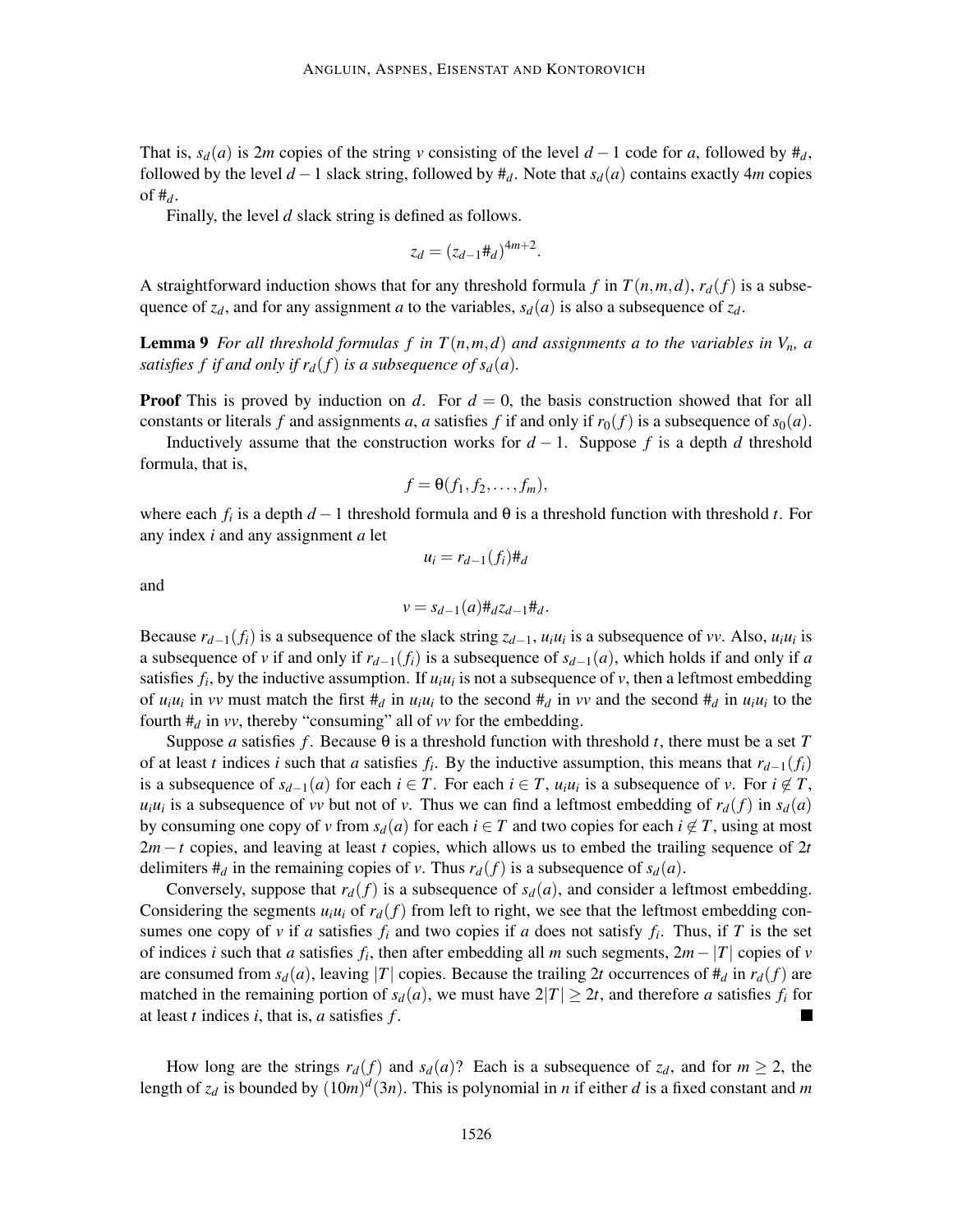is polynomial in *n*, or if *m* is a fixed constant and  $d = O(\log n)$ . In either case, the mapping from *a* to  $s_d(a)$  is computable in polynomial time, and we have the following results.

The first result assumes a polynomial time algorithm to learn shuffle ideals over some fixed alphabet.

Theorem 10 *Suppose for some positive integer d, there exists a polynomial time algorithm to PAC learn shuffle ideals over an alphabet of size*  $d + 2$ *. Then for any polynomial*  $p(n)$ *, there exists a polynomial time algorithm to PAC learn the threshold formulas in*  $T(n, p(n), d)$ *.* 

The second result assumes a polynomial time algorithm to learn shuffle ideals over an arbitrary finite alphabet, where the dependence on the alphabet size must be at most exponential.

Theorem 11 *Suppose there exists an algorithm to PAC learn shuffle ideals over arbitrary finite alphabets that runs in time polynomial in n and C<sup>s</sup> , where n is a bound on the length of examples, s is the alphabet size and C is a fixed constant. Then for any constant K, there exists a polynomial time algorithm to PAC learn the threshold formulas in*  $T(n, 2, K \log n)$ *.* 

### **5.1** Example of the Construction of  $r_d(f)$  and  $s_d(a)$

We illustrate the construction for the formula

$$
f = (x_1 \vee \overline{x}_2) \wedge (\overline{x}_1 \wedge x_3)
$$

from  $T(3,2,2)$  and the assignment  $a = 001$ . To avoid subscripted delimiters, let #, \$, and % stand for  $\#_0$ ,  $\#_1$  and  $\#_2$  respectively. For the base case we have the following.

$$
r_0(x_1) = 1\# \# \#
$$
\n
$$
r_0(\overline{x}_1) = 0\# \# \#
$$
\n
$$
r_0(\overline{x}_2) = \# 0\# \#
$$
\n
$$
r_0(x_3) = \# \# 1\#
$$
\n
$$
z_0 = 01 \# 01 \# 01 \#
$$

The two subformulas of *f* have thresholds of 1 and 2 respectively.

$$
r_1(x_1 \vee \overline{x}_2) = 1\frac{\# \# \# \$1\frac{\# \# \$}{\# \$}}{1\frac{\# \$}{\# \$}}0\frac{\# \# \$}{1\frac{\# \$}{\# \$}}5\$\$},
$$
  

$$
r_1(\overline{x}_1 \wedge x_3) = 0\frac{\# \# \$}{1\frac{\# \$}{\# \$}}1\frac{\# \$}{1\frac{\# \$}{1\frac{\# \$}}5\$\$},
$$
  

$$
z_1 = (01\frac{\# 01\# 01\# \$}{1\frac{\# \$}})^{10}.
$$

For *f* the threshold is 2.

$$
r_2(f) = ((1\#4\#4\%)^2(\#0\#4\%)^2(\$6\#4\#4\%)^2(\#41\#4\%)^2\$\$\$\$\%^2\%\%\%\%,
$$
  

$$
z_2 = ((01\#01\#01\#4\%)^{10}\%)^{10}.
$$

The assignment strings for the assignment  $a = 001$  are as follows.

$$
s_0(a) = 0\#0\#1\#, s_1(a) = (0\#0\#1\#\$01\#01\#01\#\$)^4,s_2(a) = ((0\#0\#1\#\$01\#01\#01\#\$)^4\% (01\#01\#01\#\$)^{10}\%)^4.
$$

Assignment *a* satisfies *f* and  $r_2(f)$  is a subsequence of  $s_2(a)$ .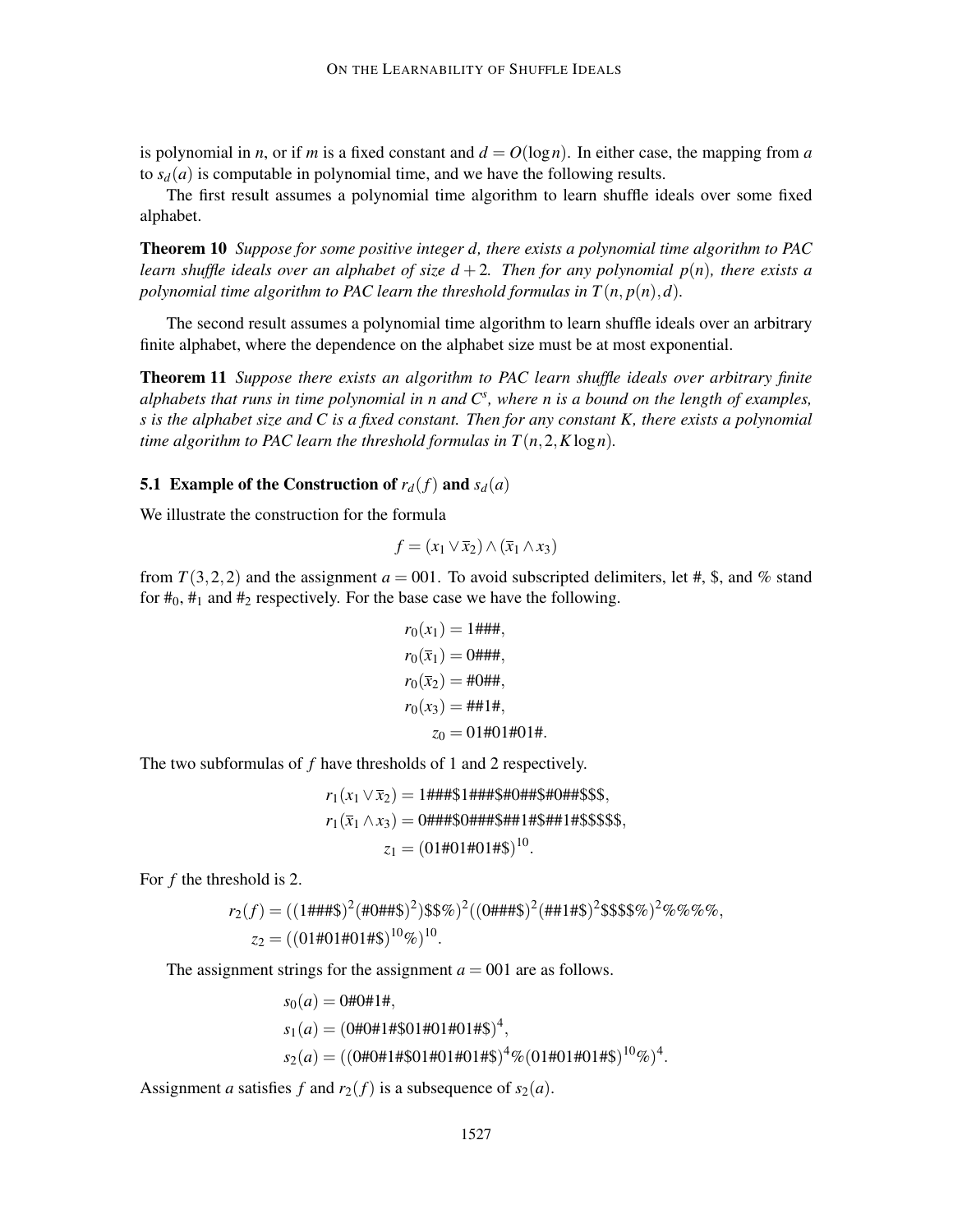# 6. Discussion

We have shown that the class of shuffle ideals is not efficiently properly PAC learnable if RP  $\neq$ NP, and is not efficiently improperly PAC learnable under certain cryptographic assumptions. On the other hand, even with classification noise, efficient proper PAC learning of shuffle ideals is possible under the uniform distribution. One technical question that remains is whether the results in Section 5 can be proved for an alphabet of constant size (independent of *d*.) Another is whether PAC learning shuffle ideals is as hard as PAC learning deterministic finite acceptors. Much remains to be understood about the learnability of subclasses of the regular languages.

# Acknowledgments

A preliminary version of this paper appears in the ALT proceedings (Angluin et al., 2012). We thank the anonymous reviewers of ALT 2012 and JMLR for their helpful comments, and Dongqu Chen of Yale University for pointing out an error in the proof of Lemma 3. Improvements in the current version of the paper include a corrected proof of Lemma 3, reducing the minimum alphabet size for Theorem 7 from 3 to 2, and all of the results in Section 5.

The research of Dana Angluin and James Aspnes was supported by the National Science Foundation under grant CCF-0916389, that of Sarah Eisenstat by the T-Party Project (a joint research program between MIT and Quanta Computer Inc., Taiwan) and that of Aryeh Kontorovich by the Israel Science Foundation under grant No. 1141/12.

## References

- Dana Angluin. On the complexity of minimum inference of regular sets. *Information and Control*, 39(3):337–350, 1978. ISSN 0019-9958. doi: 10.1016/S0019-9958(78)90683-6.
- Dana Angluin. Inference of reversible languages. *Journal of the ACM*, 29(3):741–765, July 1982. ISSN 0004-5411. doi: 10.1145/322326.322334.
- Dana Angluin. Learning regular sets from queries and counterexamples. *Information and Computation*, 75(2):87–106, November 1987. ISSN 0890-5401. doi: 10.1016/0890-5401(87)90052-6.
- Dana Angluin, James Aspnes, and Aryeh Kontorovich. On the learnability of shuffle ideals. In *Proceedings of the 23rd International Conference on Algorithmic Learning Theory*, ALT '12, pages 111–123, Berlin, Heidelberg, 2012. Springer-Verlag. ISBN 978-3-642-34105-2. doi: 10.1007/978-3-642-34106-9 12.
- Nader H. Bshouty. Exact learning of formulas in parallel. *Machine Learning*, 26(1):25–41, January 1997. ISSN 0885-6125. doi: 10.1023/A:1007320031970.
- Nader H. Bshouty, Jeffrey C. Jackson, and Christino Tamon. Exploring learnability between exact and PAC. *Journal of Computer and System Sciences*, 70(4):471–484, June 2005. ISSN 0022- 0000. doi: 10.1016/j.jcss.2004.10.002.
- Alexander Clark and Franck Thollard. PAC-learnability of probabilistic deterministic finite state automata. *Journal of Machine Learning Research*, 5:473–497, December 2004. ISSN 1532- 4435.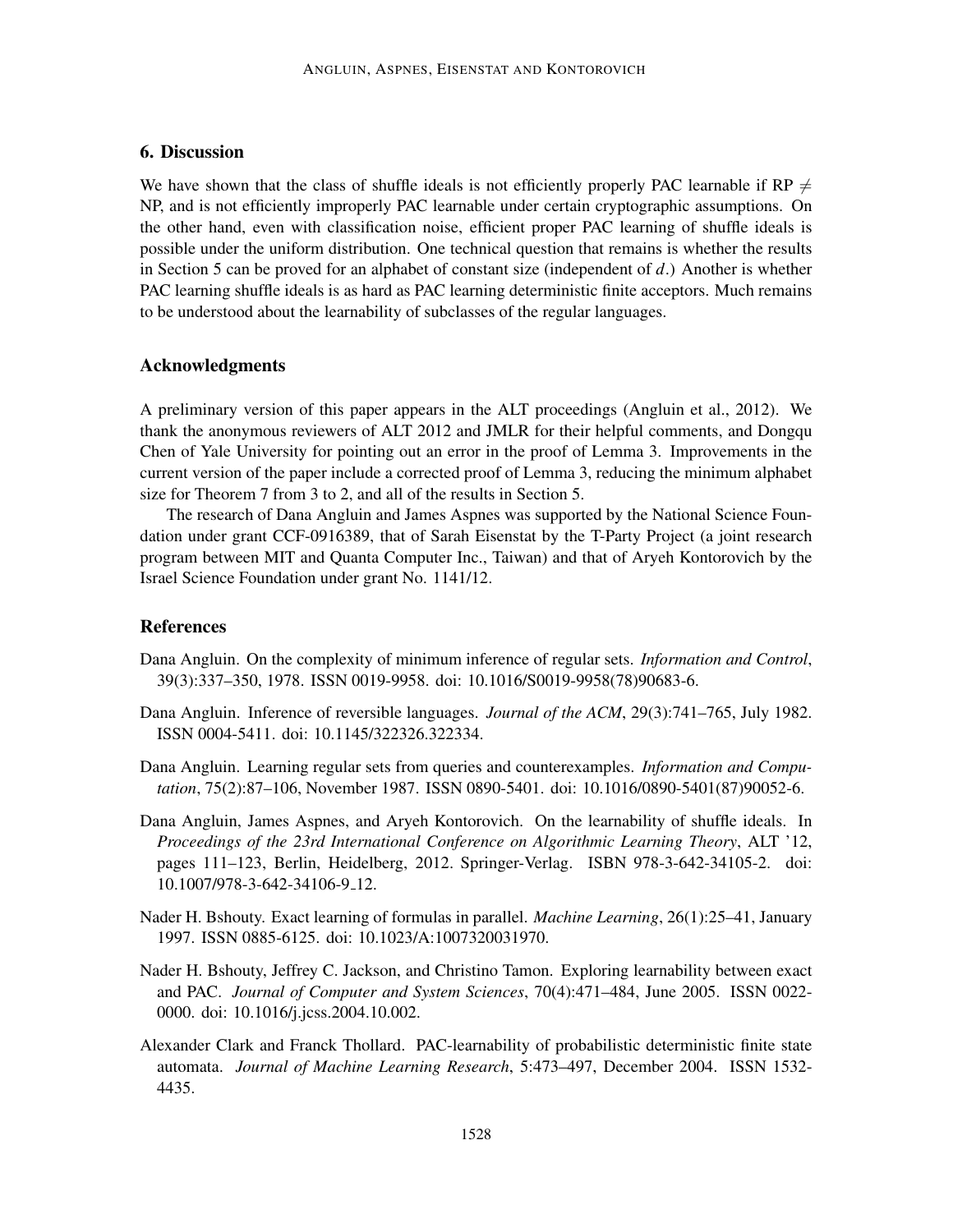- Corinna Cortes, Leonid (Aryeh) Kontorovich, and Mehryar Mohri. Learning languages with rational kernels. In *Proceedings of the 20th Annual Conference on Learning Theory*, COLT '07, pages 349–364, Berlin, Heidelberg, 2007. Springer-Verlag. ISBN 978-3-540-72925-9.
- Colin de la Higuera. A bibliographical study of grammatical inference. *Pattern Recognition*, 38(9): 1332–1348, September 2005. ISSN 0031-3203. doi: 10.1016/j.patcog.2005.01.003.
- Samuel Eilenberg and Saunders Mac Lane. On the groups of *H*(Π,*n*), I. *Annals of Mathematics. Second Series*, 58:55–106, July 1953. ISSN 0003-486X.
- Funda Ergün, S. Ravi Kumar, and Ronitt Rubinfeld. On learning bounded-width branching programs. In *Proceedings of the Eighth Annual Conference on Computational Learning Theory*, COLT '95, pages 361–368, New York, NY, USA, 1995. ACM. ISBN 0-89791-723-5. doi: 10.1145/225298.225342.
- E. Mark Gold. Complexity of automaton identification from given data. *Information and Control*, 37(3):302–320, 1978.
- Yoshiyasu Ishigami and Sei'ichi Tani. VC-dimensions of finite automata and commutative finite automata with *k* letters and *n* states. *Discrete Applied Mathematics*, 74(3):229–240, May 1997. ISSN 0166-218X. doi: 10.1016/S0166-218X(96)00050-9.
- Michael Kearns. Efficient noise-tolerant learning from statistical queries. *Journal of the ACM*, 45 (6):983–1006, November 1998. ISSN 0004-5411. doi: 10.1145/293347.293351.
- Michael Kearns and Leslie Valiant. Cryptographic limitations on learning Boolean formulae and finite automata. *Journal of the ACM*, 41(1):67–95, January 1994. ISSN 0004-5411. doi: 10.1145/174644.174647.
- Michael J. Kearns and Umesh V. Vazirani. *An Introduction to Computational Learning Theory*. MIT Press, Cambridge, MA, USA, 1994. ISBN 0-262-11193-4.
- Ondřej Klíma and Libor Polák. Hierarchies of piecewise testable languages. In *Proceedings of the 12th International Conference on Developments in Language Theory*, DLT '08, pages 479–490, Berlin, Heidelberg, 2008. Springer-Verlag. ISBN 978-3-540-85779-2. doi: 10.1007/978-3-540- 85780-8 38.
- Leonid (Aryeh) Kontorovich and Boaz Nadler. Universal kernel-based learning with applications to regular languages. *Journal of Machine Learning Research*, 10:1095–1129, June 2009. ISSN 1532-4435.
- Leonid (Aryeh) Kontorovich, Dana Ron, and Yoram Singer. A Markov model for the acquisition of morphological structure. *Technical Report CMU-CS-03-147*, June 2003.
- Leonid (Aryeh) Kontorovich, Corinna Cortes, and Mehryar Mohri. Learning linearly separable languages. In *Proceedings of the 17th International Conference on Algorithmic Learning Theory*, ALT '06, pages 288–303, Berlin, Heidelberg, 2006. Springer-Verlag. ISBN 3-540-46649-5, 978- 3-540-46649-9. doi: 10.1007/11894841 24.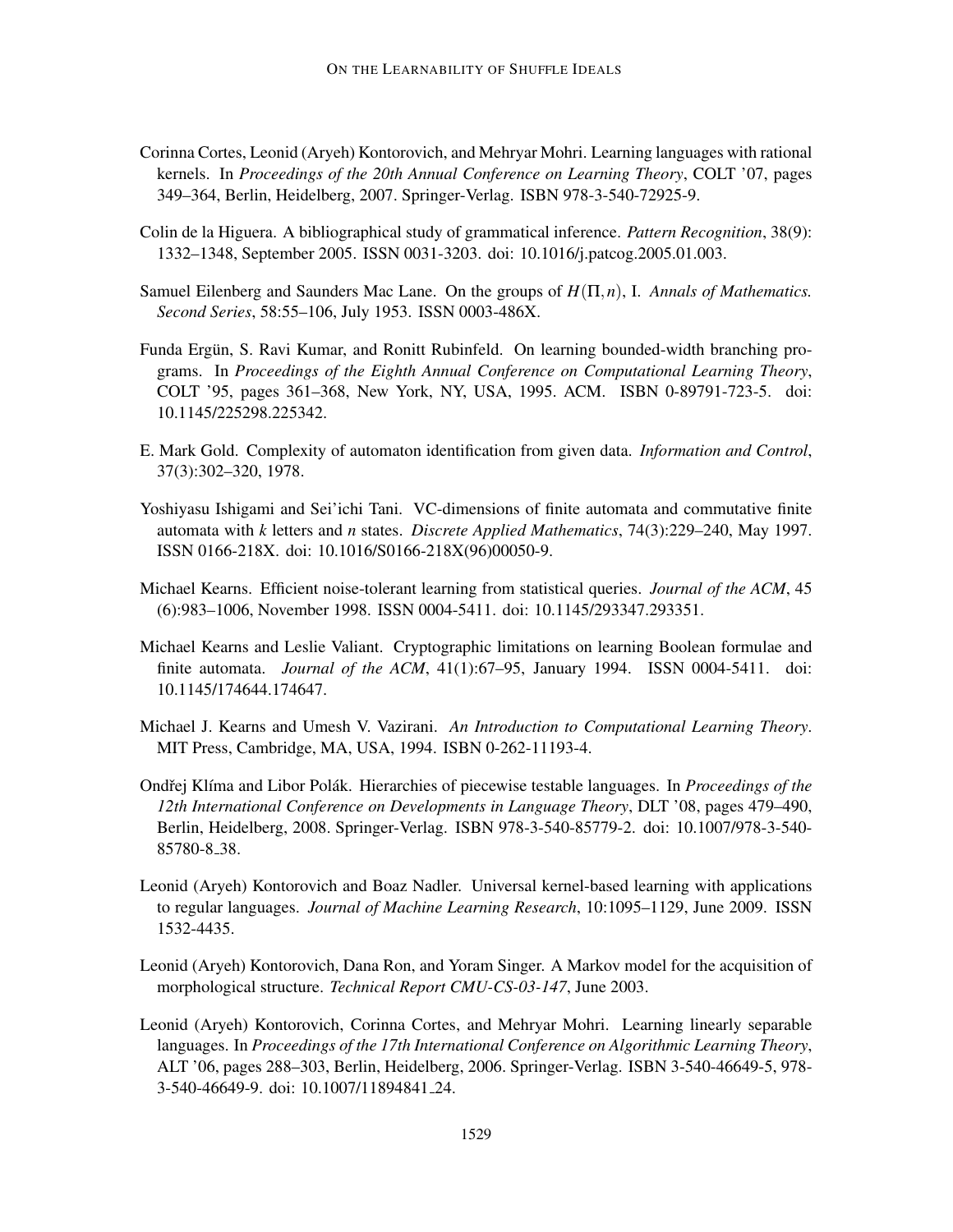- Leonid (Aryeh) Kontorovich, Corinna Cortes, and Mehryar Mohri. Kernel methods for learning languages. *Theoretical Computer Science*, 405(3):223–236, October 2008. ISSN 0304-3975. doi: 10.1016/j.tcs.2008.06.037.
- Kimmo Koskenniemi. Two-level model for morphological analysis. In *Proceedings of the Eighth International Joint Conference on Artificial Intelligence - Volume 2*, IJCAI '83, pages 683–685, San Francisco, CA, USA, 1983. Morgan Kaufmann Publishers Inc.
- M. Lothaire. *Combinatorics on Words*, volume 17 of *Encyclopedia of Mathematics and Its Applications*. Addison-Wesley, 1983.
- Mehryar Mohri. On some applications of finite-state automata theory to natural language processing. *Natural Language Engineering*, 2(1):61–80, March 1996. ISSN 1351-3249. doi: 10.1017/S135132499600126X.
- Mehryar Mohri. Finite-state transducers in language and speech processing. *Computational Linguistics*, 23(2):269–311, June 1997. ISSN 0891-2017.
- Mehryar Mohri, Fernando Pereira, and Michael Riley. Weighted finite-state transducers in speech recognition. *Computer Speech & Language*, 16(1):69–88, 2002. ISSN 0885-2308. doi: 10.1006/csla.2001.0184.
- Mehryar Mohri, Pedro J. Moreno, and Eugene Weinstein. Efficient and robust music identification with weighted finite-state transducers. *IEEE Transactions on Audio, Speech & Language Processing*, 18(1):197–207, January 2010. ISSN 1063-6676. doi: 10.1109/TASL.2009.2023170.
- José Oncina and Pedro García. Identifying regular languages in polynomial time. In *Advances in Structural and Syntactic Pattern Recognition*, volume 5 of *Machine Perception and Artificial Intelligence*, pages 99–108. World Scientific Publishing, 1992.
- Nick Palmer and Paul W. Goldberg. PAC-learnability of probabilistic deterministic finite state automata in terms of variation distance. *Theoretical Compututer Science*, 387(1):18–31, November 2007. ISSN 0304-3975. doi: 10.1016/j.tcs.2007.07.023.
- Rajesh Parekh and Vasant G. Honavar. Learning DFA from simple examples. *Machine Learning*, 44(1-2):9–35, July 2001. ISSN 0885-6125. doi: 10.1023/A:1010822518073.
- Gheorghe Păun, editor. *Mathematical Aspects of Natural and Formal Languages*. World Scientific Publishing Co., Inc., River Edge, NJ, USA, 1994. ISBN 9-8102-1914-8.
- Leonard Pitt and Manfred K. Warmuth. Prediction-preserving reducibility. *Journal of Computer and System Sciences*, 41(3):430–467, December 1990. ISSN 0022-0000. doi: 10.1016/0022- 0000(90)90028-J.
- Leonard Pitt and Manfred K. Warmuth. The minimum consistent DFA problem cannot be approximated within any polynomial. *Journal of the ACM*, 40(1):95–142, January 1993. ISSN 0004-5411. doi: 10.1145/138027.138042.